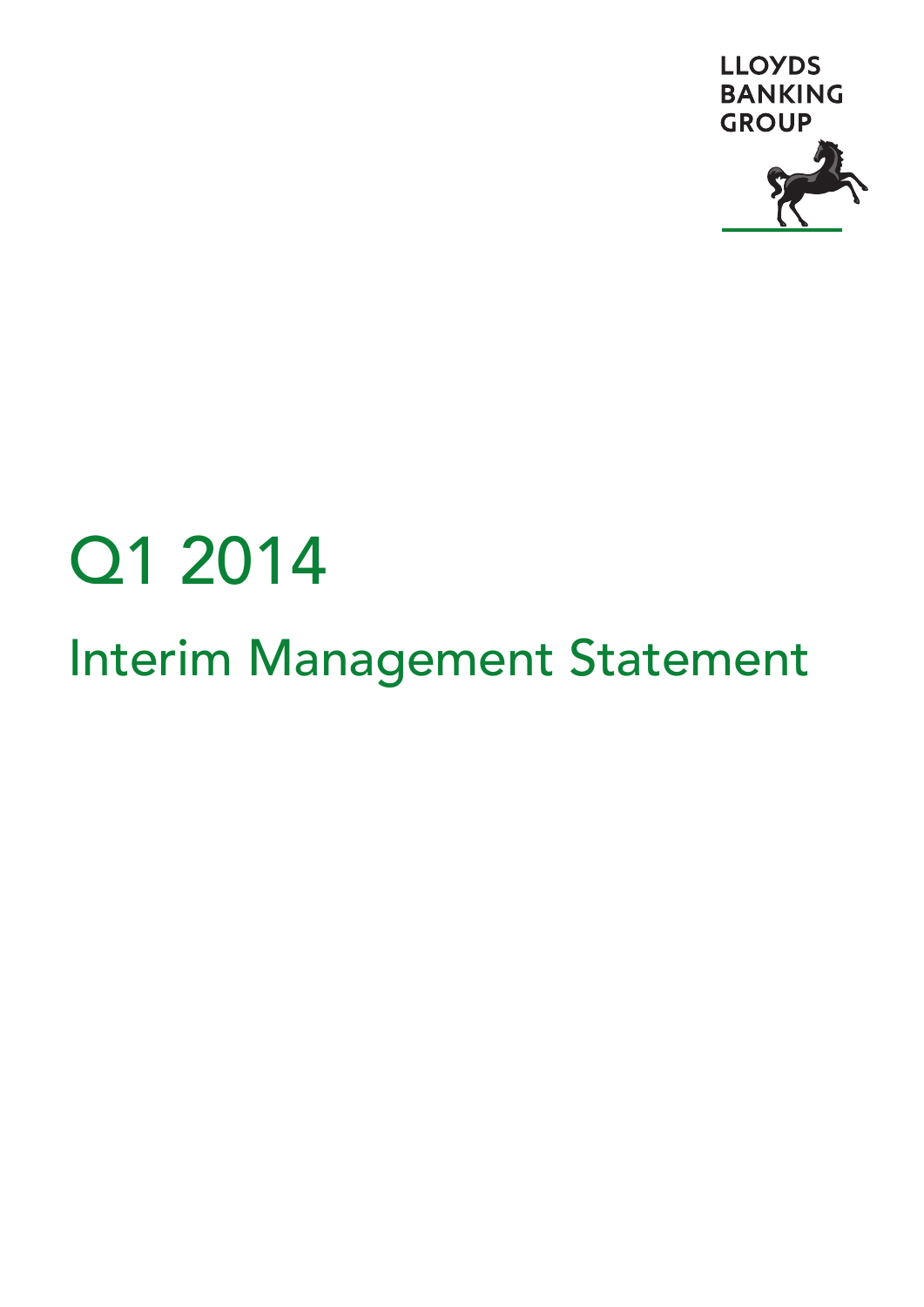#### **BASIS OF PRESENTATION**

This report covers the results of Lloyds Banking Group plc together with its subsidiaries (the Group) for the three months ended 31 March 2014.

#### **Statutory basis**

Statutory information is set out on pages 11 and 12. However, a number of factors have had a significant effect on the comparability of the Group's financial position and results. As a result, comparison on a statutory basis of the 2014 results with 2013 is of limited benefit.

#### **Underlying basis**

In order to present a more meaningful view of business performance, the results are presented on an underlying basis. The key principles adopted in the preparation of the underlying basis of reporting are described below.

- In order to reflect the impact of the acquisition of HBOS, the following have been excluded:
	- the amortisation of purchased intangible assets; and
	- the unwind of acquisition-related fair value adjustments.
- The following items, not related to acquisition accounting, have also been excluded from underlying profit:
	- the effects of certain asset sales, liability management and volatile items;
	- volatility arising in insurance businesses;
	- Simplification costs;

– TSB costs;

- payment protection insurance provision;
- insurance gross up;
- certain past service pensions items in respect of the Group's defined benefit pension schemes; and
- other regulatory provisions.

Unless otherwise stated, income statement commentaries throughout this document compare the three months ended 31 March 2014 to the three months ended 31 March 2013, and the balance sheet analysis compares the Group balance sheet as at 31 March 2014 to the Group balance sheet as at 31 December 2013.

**Additional pro forma disclosures:** Certain capital and leverage ratios are also presented on a pro forma basis. The pro forma basis reflects the impact of certain announced actions which had yet to be completed as at the balance sheet date. As at 31 March 2014 these were an additional dividend from Insurance following the completed sale of Heidelberger Leben in March 2014; the issuance of AT1 securities; and the pension curtailment following the implementation of the cap on pensionable pay with effect from 2 April 2014.

#### **FORWARD LOOKING STATEMENTS**

This announcement contains forward looking statements with respect to the business, strategy and plans of the Lloyds Banking Group and its current goals and expectations relating to its future financial condition and performance. Statements that are not historical facts, including statements about the Group or the Group's management's beliefs and expectations, are forward looking statements. By their nature, forward looking statements involve risk and uncertainty because they relate to future events and circumstances that will or may occur. The Group's actual future business, strategy, plans and/or results may differ materially from those expressed or implied in these forward looking statements as a result of a variety of factors, including, but not limited to, UK domestic and global economic and business conditions; the ability to derive cost savings and other benefits, including as a result of the Group's Simplification programme; the ability to access sufficient funding to meet the Group's liquidity needs; changes to the Group's credit ratings; risks concerning borrower or counterparty credit quality; instability in the global financial markets, including Eurozone instability and the impact of any sovereign credit rating downgrade or other sovereign financial issues; market-related risks including changes in interest rates and exchange rates; changing demographic and market-related trends; changes in customer preferences; changes to laws, regulation, accounting standards or taxation, including as a possible result of the referendum on Scottish independence and also including changes to regulatory capital or liquidity requirements; the policies and actions of governmental or regulatory authorities in the UK and other jurisdictions in which the Group operates; the implementation of the Bank Recovery and Resolution Directive and Banking Reform Act; the ability to attract and retain senior management and other employees; requirements or limitations imposed on the Group as a result of HM Treasury's investment in the Group; the ability to satisfactorily dispose of certain assets or otherwise meet the Group's EC State aid obligations; the extent of any future impairment charges or write-downs caused by depressed asset valuations, market disruptions and illiquid markets; the effects of competition and the actions of competitors, including non-bank financial services and lending companies; exposure to regulatory scrutiny, legal proceedings, regulatory and competition investigations or complaints, and other factors. Please refer to the latest Annual Report on Form 20-F filed with the US Securities and Exchange Commission for a discussion of certain factors together with examples of forward looking statements. The forward looking statements contained in this announcement are made as at the date of this announcement, and the Group undertakes no obligation to update any of its forward looking statements.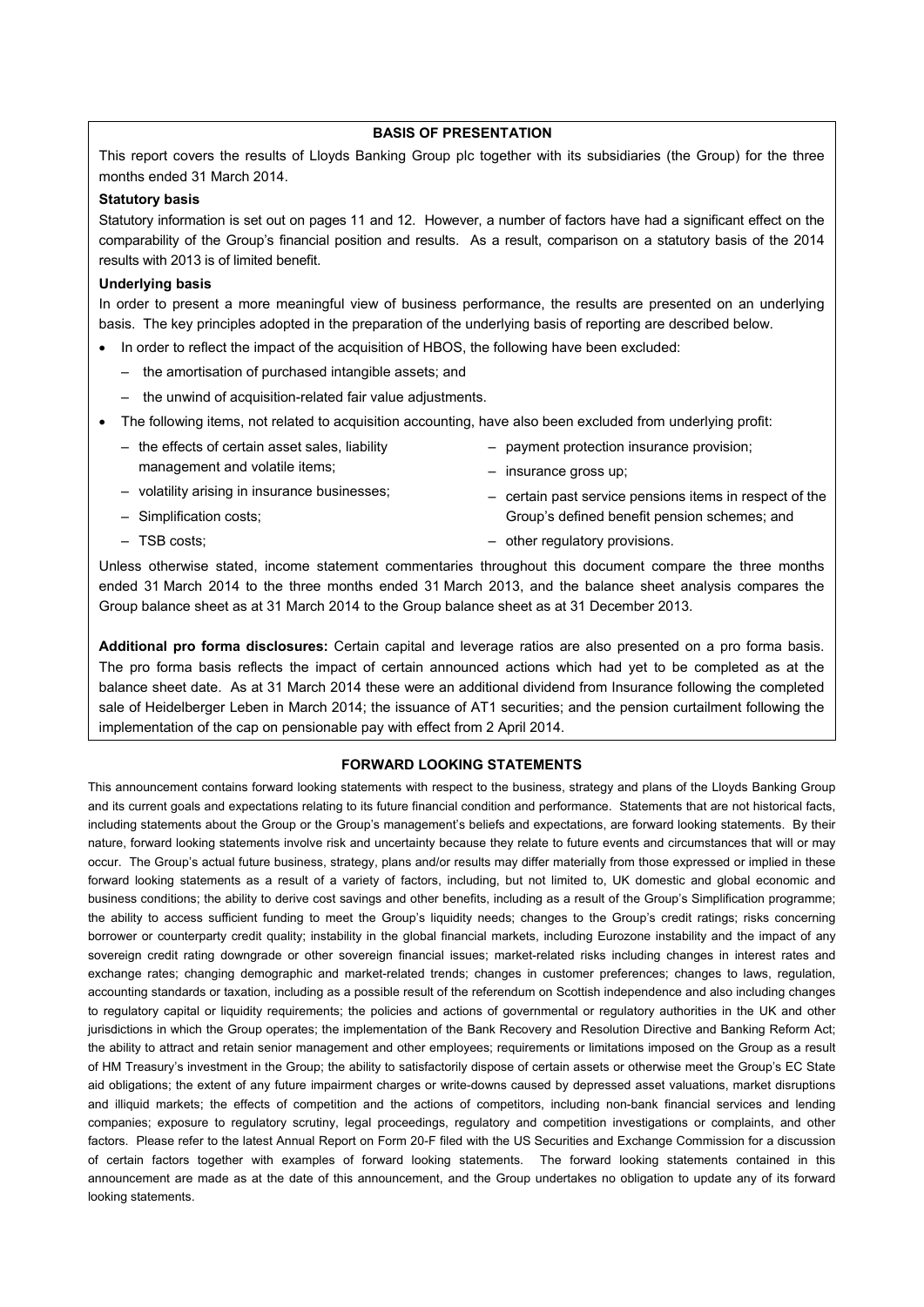#### **RESULTS FOR THE FIRST QUARTER OF 2014**

#### **CONTINUED STRATEGIC PROGRESS AND IMPROVED FINANCIAL PERFORMANCE**

'We made good progress in the first quarter benefiting from our simple, low risk, UK focused retail and commercial banking business model. We provided further support to the UK economic recovery while delivering better underlying profitability and improved returns for shareholders from a stronger balance sheet. The launch of our Helping Britain Prosper Plan underlines our commitment to creating sustainable prosperity for our customers and growth in the UK economy. Our strong performance enabled the UK government to further reduce its stake, returning an additional £4.2 billion of taxpayers' money in the first quarter.'

> António Horta-Osório Group Chief Executive

#### **Successful execution of differentiated strategy driving benefits for customers and shareholders**

- Supporting and benefiting from the UK economic recovery; continued loan growth in key customer segments:
	- SME loan growth of 5 per cent in last 12 months with approximately 29,000 start-ups supported in first quarter
	- Lent £2.6 billion to first-time homebuyers in first quarter, including £342 million through Help to Buy
	- UK Consumer Finance loan growth of 9 per cent in last 12 months
- Customers at the heart of our business; launched Helping Britain Prosper Plan
- Strong growth in relationship deposits in Retail and Commercial Banking
- Investing in products our customers need through channels they prefer, while improving efficiency and service

#### **Group underlying profit and returns substantially increased**

- Underlying profit increased 22 per cent to £1,800 million in the first quarter (up 73 per cent excluding St. James's Place)
- Return on risk-weighted assets increased to 2.71 per cent (first quarter of 2013: 1.96 per cent)
- Net interest income up 10 per cent, driven by margin improvement of 36 basis points to 2.32 per cent
- Other income (excluding St. James's Place) down 7 per cent given disposals and a challenging environment
- Underlying income of £4,529 million, down 7 per cent (up 3 per cent excluding St. James's Place)
- Costs reduced by 5 per cent to £2,298 million, driven primarily by further Simplification savings
- Impairment charge reduced 57 per cent to £431 million; asset quality ratio improved 45 basis points to 0.35 per cent
- Statutory profit before tax of £1,369 million and statutory profit after tax of £1,162 million

#### **Capital and leverage further strengthened; continued loan to deposit ratio improvement and run-off reduction**

- Capital position further strengthened: pro forma fully loaded CET1 ratio of 10.7 per cent (31 Dec 2013: 10.3 per cent)
- Medium-term Additional Tier 1 requirement delivered following successful offers for Enhanced Capital Notes
- Pro forma fully loaded Basel III leverage ratio increased to 4.5 per cent (31 Dec 2013: 3.8 per cent); pro forma fully loaded CRD IV leverage ratio improved to 4.1 per cent (31 Dec 2013: 3.4 per cent)
- First quarter deposit growth of £5.3 billion to £443.6 billion; wholesale funding reduced by £7.6 billion to £130.0 billion
- Run-off portfolio reduced by 11 per cent, or £3.6 billion, to £29.7 billion
- Impaired loans reduced to 5.7 per cent of closing advances (31 Dec 2013: 6.3 per cent; 31 March 2013: 8.0 per cent)
- Group loan to deposit ratio improved to 111 per cent (31 Dec 2013: 113 per cent)
- Tangible net asset value per share increased to 50.7p (31 Dec 2013: 48.5p)

#### **Margin and impairment guidance improved; confident in the Group's prospects**

- 2014 full year Group net interest margin now expected to be around 2.40 per cent, excluding effect of TSB disposal
- Following strong performance in the first quarter, guidance for asset quality ratio improved to approximately 45 basis points for the full year 2014, from approximately 50 basis points
- Guidance for costs, run-off portfolio reduction and capital generation remains unchanged
- Continue to expect to apply to the PRA in the second half to restart dividend payments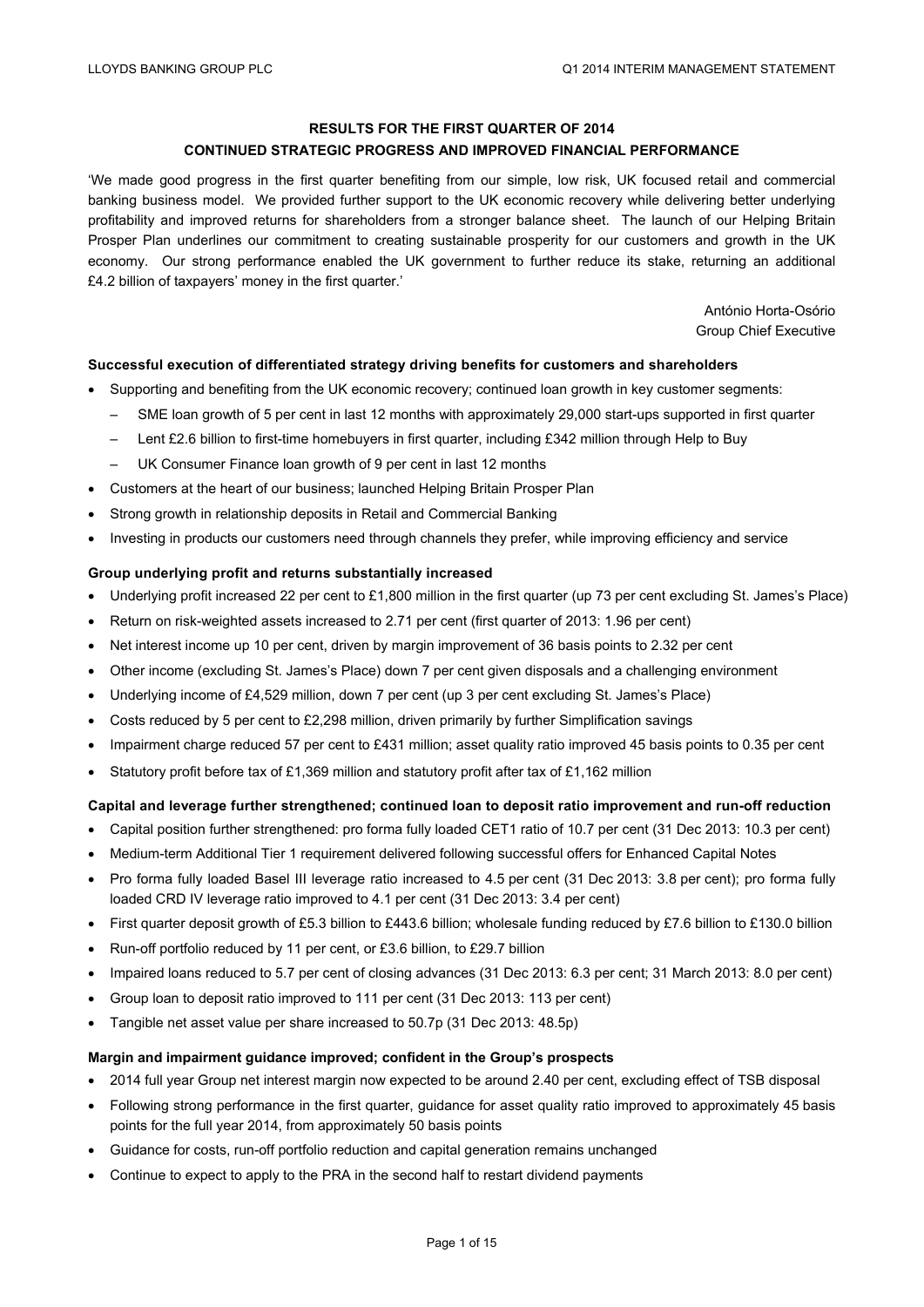#### **GROUP CHIEF EXECUTIVE'S STATEMENT**

In the first three months of 2014, we delivered on our commitments to both customers and shareholders. We improved the service we deliver and the products we offer, and are helping Britain prosper, while increasing our underlying profitability and returns. At the same time we have strengthened the Group's balance sheet, improved our capital and leverage positions and reduced our loan to deposit ratio. Following the successful delivery of our strategy, the UK government further reduced its stake in the Group in March to 24.9 per cent.

Our focus is on the UK, delivering the products and services our customers need through our simple, low cost, low risk retail, commercial banking and insurance businesses. The Group delivered successfully in the first quarter, and we are well positioned to make further progress in the remainder of 2014.

#### **Profitability increased and balance sheet strengthened**

Group underlying profit for the first three months of 2014 was £1,800 million, an increase of 22 per cent compared to the first quarter of 2013 and up 73 per cent excluding the effects of St. James's Place. This improvement was driven by net interest income in our key markets as well as a reduction in costs of 5 per cent and in the impairment charge of 57 per cent. The Group made a statutory profit before tax of £1,369 million, compared to a statutory loss of £1,279 million in the fourth quarter of 2013, which included charges relating to legacy business.

This improved profitability, and the management actions we took in the quarter, including the payment of a further dividend to the Group by our Insurance business of £400 million and the successful offers for the Enhanced Capital Notes, further strengthened the Group's balance sheet. Our common equity tier 1 ratio increased to 10.7 per cent from 10.3 per cent at the end of 2013, while our Basel III leverage ratio increased by 0.7 percentage points to 4.5 per cent (both on a pro forma fully loaded basis). We also maintained good deposit growth, driven by our relationship brands, and as a result, our loan to deposit ratio improved to 111 per cent, down from 113 per cent at the end of 2013, and from 119 per cent a year ago.

#### **Margin and impairment guidance improved; other guidance unchanged**

Our strong performance in the first quarter has enabled us to improve our guidance for the 2014 full year net interest margin to be around 2.40 per cent. This is an increase of around 10 basis points on previous guidance, and reflects the benefits from the offers for the Enhanced Capital Notes and better than expected deposit and asset trends.

Given our strong first quarter performance, we also now expect the asset quality ratio for the 2014 full year to reduce to around 45 basis points, against our previous expectation of around 50 basis points.

#### **We are continuing to support the economy and our customers; we are helping Britain prosper**

In the first quarter, the Group launched its Helping Britain Prosper Plan. This simple but ambitious plan sets out seven long-term commitments and aspirations to help Britain prosper, covering the areas where the Group can make the biggest difference for its customers. We are the first UK bank to launch such a plan and it directly supports our strategy of being the best bank for customers. This strategy is already proving successful as shown by the improvement in customer service scores across our channels since December 2013, with our Net Promoter Scores increasing by 6 per cent.

We are actively supporting sustainable growth in the UK economy through the provision of a focused range of products and services to our personal and business customers. Gross new mortgage lending was £9.8 billion in the first quarter of 2014, of which £2.6 billion was lent to over 20,000 first-time buyers. We are strong supporters of the UK government's Help to Buy scheme and have so far lent £416 million to mortgage applicants under this scheme in 2014, of which £342 million was to first-time buyers.

For our commercial customers, we have increased net lending to SMEs by 5 per cent, or £1.3 billion, in the last 12 months, significantly ahead of the market which contracted by 3 per cent. We also increased lending to mid markets in the same period and supported around 29,000 business start-ups in the first quarter. We continue to lead the market in the utilisation of the UK government's Funding for Lending scheme, and, as at the end of the first quarter of 2014, our current eligible balances under the scheme stood at approximately £91 billion.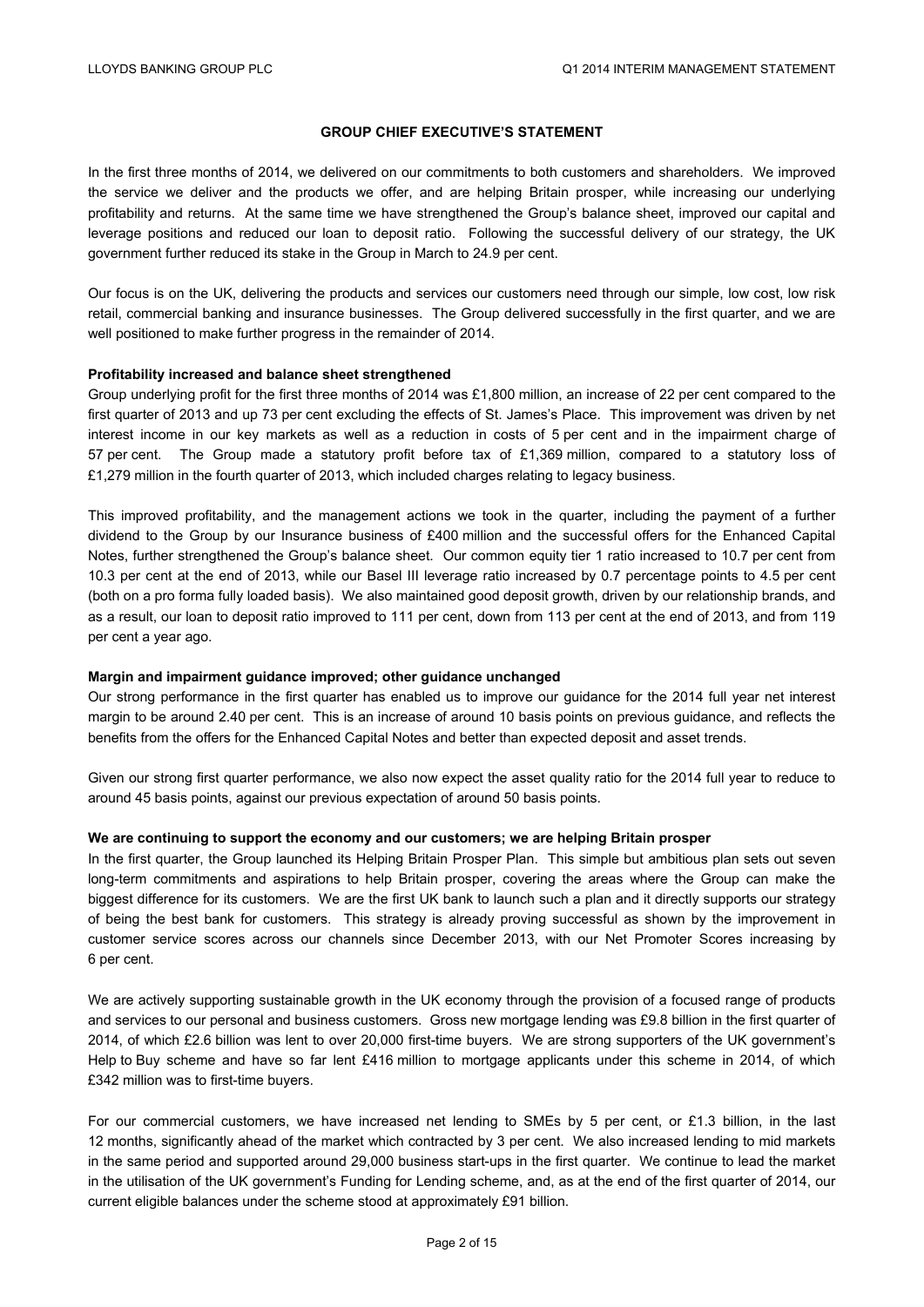#### **GROUP CHIEF EXECUTIVE'S STATEMENT** (continued)

#### **Continued re-shaping of the Group to increase our focus on our core UK franchise**

We have continued to reshape our business and focus on our strong core franchise in the UK. We reduced the run-off portfolio by £3.6 billion in the first quarter, and as a result, are well on track to achieve our end 2014 target reduction in this portfolio of around £10 billion to approximately £23 billion. We completed the disposals of Heidelberger Leben, Scottish Widows Investment Partnership and our stake in Sainsbury's Bank in the first quarter.

Following the launch of TSB Bank in the second half of 2013, we have continued to prepare for an IPO of the TSB business. We are now well placed, subject to final regulatory approval and market conditions, to launch the IPO in the summer of this year.

#### **Well positioned to make further progress in the remainder of 2014**

Our simple, UK focused, low risk and low cost model is founded on creating value for customers and helping Britain prosper, and is well positioned to support and benefit from continued recovery in the UK economy and to make further progress in the remainder of 2014. Our priority is now moving from reshaping and strengthening the Group, to further simplifying it and maximising our growth potential, to ensure that we continue to create sustainable value for both our customers and our shareholders.

António Horta-Osório *Group Chief Executive*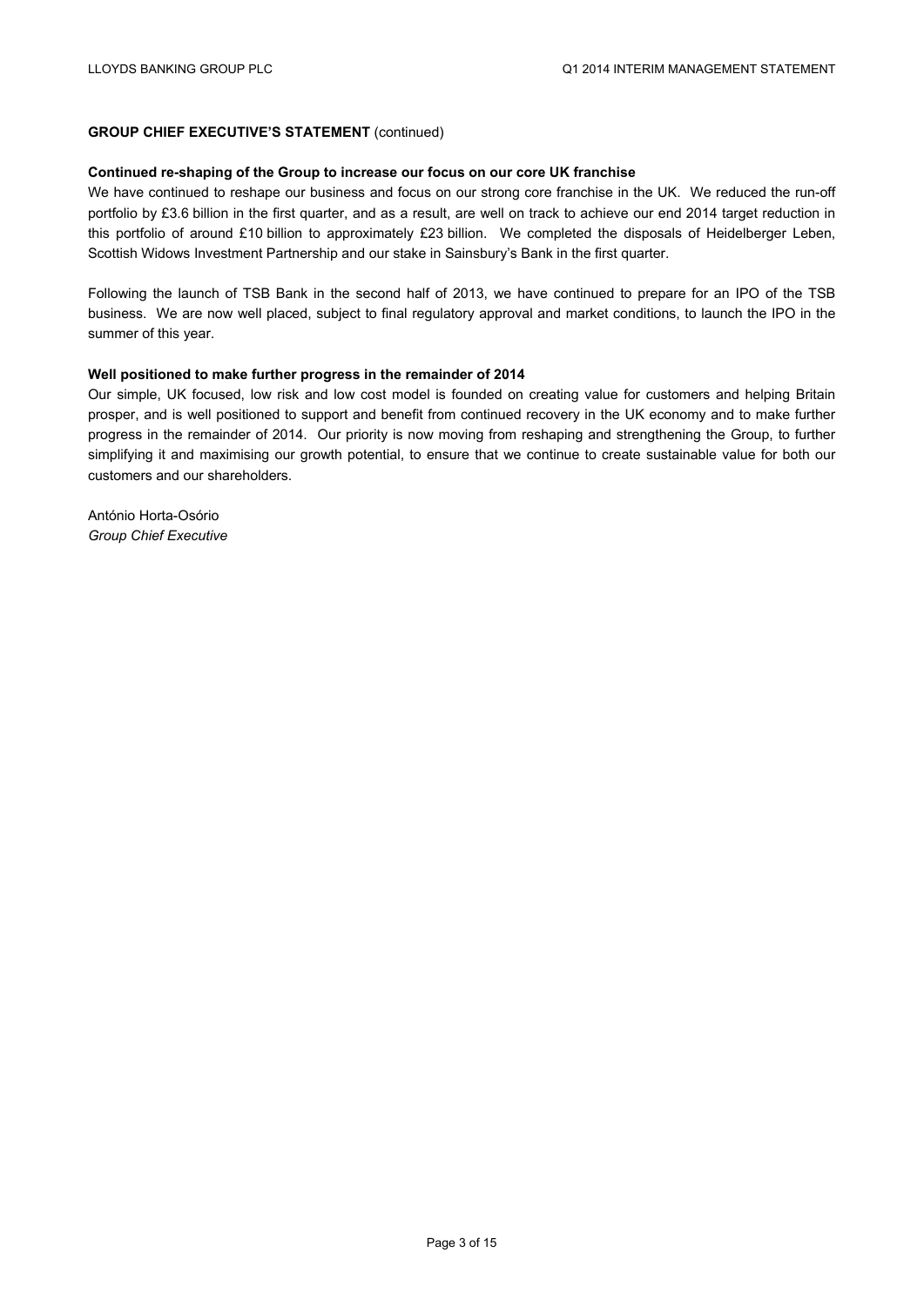#### **UNDERLYING BASIS CONSOLIDATED INCOME STATEMENT**

|                                                      | <b>Three</b> | Three     |               | Three     |                  |
|------------------------------------------------------|--------------|-----------|---------------|-----------|------------------|
|                                                      | months       | months    |               | months    |                  |
|                                                      | ended        | ended     |               | ended     |                  |
|                                                      | 31 Mar       | 31 Mar    |               | 31 Dec    |                  |
|                                                      | 2014         | 2013      | <b>Change</b> | 2013      | Change           |
|                                                      | £ million    | £ million | ℅             | £ million | %                |
| Net interest income                                  | 2,811        | 2,552     | 10            | 2,918     | (4)              |
| Other income                                         | 1,718        | 1,857     | (7)           | 1,754     | (2)              |
| Total underlying income excluding St. James's Place  | 4,529        | 4,409     | 3             | 4,672     | (3)              |
| St. James's Place                                    |              | 480       |               | 114       |                  |
| <b>Total underlying income</b>                       | 4,529        | 4,889     | (7)           | 4,786     | (5)              |
| <b>Total costs</b>                                   | (2, 298)     | (2,408)   | 5             | (2,525)   | 9                |
| Impairment                                           | (431)        | (1,002)   | 57            | (521)     | 17               |
| <b>Underlying profit</b>                             | 1,800        | 1,479     | 22            | 1,740     | 3                |
| Asset sales, liability management and volatile items | 120          | 1,073     |               | (468)     |                  |
| Simplification and TSB costs                         | (466)        | (409)     |               | (323)     |                  |
| Legacy items                                         |              |           |               | (2, 130)  |                  |
| Other items                                          | (85)         | (103)     |               | (98)      |                  |
| Profit (loss) before tax - statutory                 | 1,369        | 2,040     |               | (1, 279)  |                  |
| Taxation                                             | (207)        | (500)     |               | 197       |                  |
| Profit (loss) for the period                         | 1,162        | 1,540     |               | (1,082)   |                  |
| Earnings (loss) per share                            | 1.6p         | 2.2p      | (0.6)p        | (1.5)p    | 3.1 <sub>p</sub> |
| Banking net interest margin                          | 2.32%        | 1.96%     | 36bp          | 2.29%     | 3bp              |
| Average interest-earning banking assets              | £491.5bn     | £520.3bn  | (6)           | £501.9bn  | (2)              |
| Cost: income ratio (excluding St. James's Place)     | 50.7%        | 53.6%     | $(2.9)$ pp    | 54.0%     | $(3.3)$ pp       |
| Asset quality ratio                                  | 0.35%        | 0.80%     | (45)bp        | 0.40%     | (5)bp            |
| Return on risk-weighted assets                       | 2.71%        | 1.96%     | 75bp          | 2.55%     | 16bp             |

#### **BALANCE SHEET AND KEY RATIOS**

|                                                                | At       | At                |               |
|----------------------------------------------------------------|----------|-------------------|---------------|
|                                                                | 31 Mar   | 31 Dec            | <b>Change</b> |
|                                                                | 2014     | 2013              | %             |
| Loans and advances to customers <sup>1</sup>                   | £490.6bn | £495.2bn          | (1)           |
| Customer deposits <sup>2</sup>                                 | £443.6bn | £438.3bn          | 1             |
| Loan to deposit ratio                                          | 111%     | 113%              | $(2)$ pp      |
| Total assets                                                   | £842.4bn | £847.0bn          | (1)           |
| Run-off assets                                                 | £29.7bn  | £33.3bn           | (11)          |
| Wholesale funding                                              | £130.0bn | £137.6bn          | (6)           |
| Wholesale funding <1 year maturity                             | £42.0bn  | £44.2bn           | (5)           |
| Risk-weighted assets <sup>3</sup>                              | £267.2bn | £272.1bn          | (2)           |
| Pro forma fully loaded common equity tier 1 ratio <sup>4</sup> | 10.7%    | 10.3%             | $0.4$ pp      |
| Pro forma fully loaded Basel III leverage ratio <sup>4,5</sup> | 4.5%     | 3.8%              | $0.7$ pp      |
| Pro forma fully loaded CRD IV leverage ratio <sup>4</sup>      | 4.1%     | $3.4\%$           | $0.7$ pp      |
| Net tangible assets per share                                  | 50.7p    | 48.5 <sub>p</sub> | 2.2p          |

<sup>1</sup> Excludes reverse repos of £nil (31 December 2013: £0.1 billion).

<sup>2</sup> Excludes repos of £2.9 billion (31 December 2013: £3.0 billion).

<sup>3</sup> 31 December 2013 comparatives have been restated to reflect the impact of CRD IV rules as at 1 January 2014. Risk-weighted assets previously quoted under rules prevailing at 31 December 2013 were £263.9 billion.

 $^4$  31 March 2014 pro forma ratios include the impact of AT1 issuance, pension curtailment and an additional dividend from Insurance, following the completed sale of Heidelberger Leben in March 2014. 31 December 2013 pro forma ratios included the benefit of the sales of Heidelberger Leben, Scottish Widows Investment Partnership and our 50 per cent stake in Sainsbury's Bank.

<sup>5</sup> Estimated in accordance with January 2014 revised Basel III leverage ratio framework.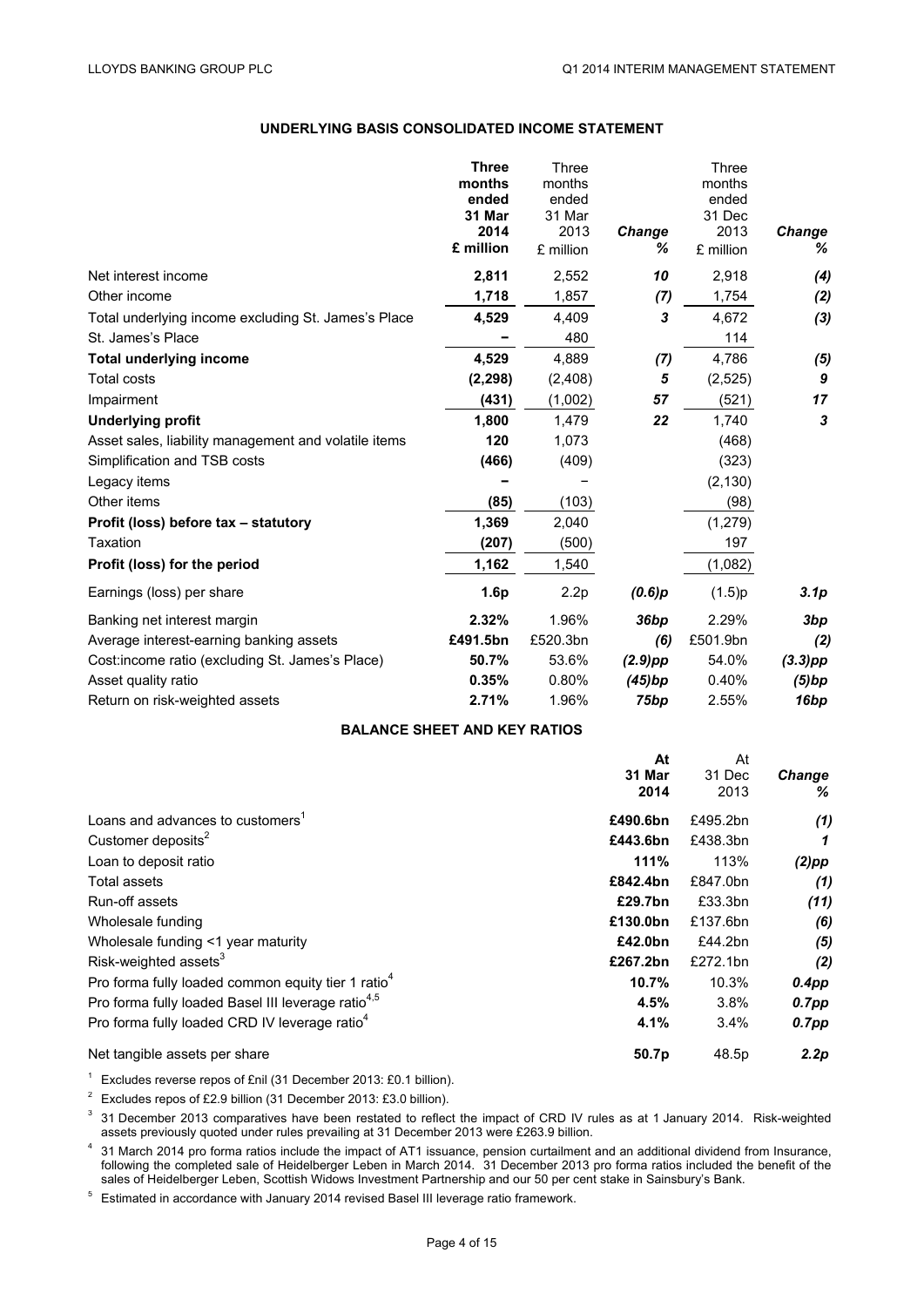#### **Overview: significantly improved underlying profitability and balance sheet further strengthened**

In the first quarter of 2014, our continued successful execution of the Group's strategy resulted in further improvements in our underlying profitability and returns. Underlying profit grew 22 per cent to £1,800 million with the movement in total income more than offset by the 5 per cent reduction in costs and the 57 per cent improvement in impairments. Excluding St. James's Place, which benefited our 2013 numbers, underlying income was up 3 per cent at £4.5 billion and underlying profits were up 73 per cent. Statutory profit before tax was £1,369 million compared to £2,040 million in the first quarter of 2013, which included gains on the sale of government securities of £776 million.

We further strengthened the Group's balance sheet and reduced risk with the Group's pro forma fully loaded common equity tier 1 ratio improving by 40 basis points to 10.7 per cent and our pro forma fully loaded Basel III leverage ratio increasing 70 basis points to 4.5 per cent, while strong deposit growth and progress on the run-off portfolio resulted in a further reduction in the loan to deposit ratio to 111 per cent.

#### **Total underlying income**

|                                                     | <b>Three</b> | Three     |               | Three     |          |
|-----------------------------------------------------|--------------|-----------|---------------|-----------|----------|
|                                                     | months       | months    |               | months    |          |
|                                                     | ended        | ended     |               | ended     |          |
|                                                     | 31 Mar       | 31 Mar    |               | 31 Dec    |          |
|                                                     | 2014         | 2013      | <b>Change</b> | 2013      | Change   |
|                                                     | £ million    | £ million | ℅             | £ million | ℅        |
| Net interest income                                 | 2,811        | 2,552     | 10            | 2,918     | (4)      |
| Other income                                        | 1,718        | 1,857     | (7)           | 1,754     | (2)      |
| Total underlying income excluding St. James's Place | 4,529        | 4.409     | 3             | 4.672     | (3)      |
| St. James's Place                                   |              | 480       |               | 114       |          |
| <b>Total underlying income</b>                      | 4,529        | 4,889     | (7)           | 4,786     | (5)      |
| Banking net interest margin                         | 2.32%        | 1.96%     | 36bp          | 2.29%     | 3bp      |
| Average interest-earning banking assets             | £491.5bn     | £520.3bn  | (6)           | £501.9bn  | (2)      |
| Loan to deposit ratio                               | 111%         | 119%      | $(8)$ pp      | 113%      | $(2)$ pp |

Total underlying income decreased 7 per cent, or £360 million, to £4,529 million, principally driven by the effect of disposals completed in 2013. Excluding St. James's Place effects, total underlying income increased 3 per cent, with strong growth in net interest income more than offsetting the reduction in other income.

Net interest income increased 10 per cent to £2,811 million reflecting an improved net interest margin, partly offset by reduced net interest income from the run-off portfolio. The net interest margin for the first quarter of 2014 was 2.32 per cent, up 36 basis points compared to the same period in 2013. This was driven by improved deposit pricing and lower funding costs, partly offset by pressure on asset prices. We have now improved our guidance for full year 2014 net interest margin to be around 2.40 per cent. This is an increase of around 10 basis points on previous guidance, and reflects the benefits from the offers for the Enhanced Capital Notes (ECNs) and better than expected deposit and asset trends.

Excluding St. James's Place, other income reduced by £139 million, or 7 per cent, to £1,718 million. The reduction partly reflects a smaller run-off portfolio and the effect of business disposals. Commercial Banking performed resiliently in a challenging Markets environment, whilst Insurance was affected by the implementation of a cap on corporate pension fees (£100 million) and higher weather-related claims (£40 million) due to floods and storms in the first part of the year, although this impact was partly mitigated by the benefit of higher yielding assets and higher than expected returns (together £90 million).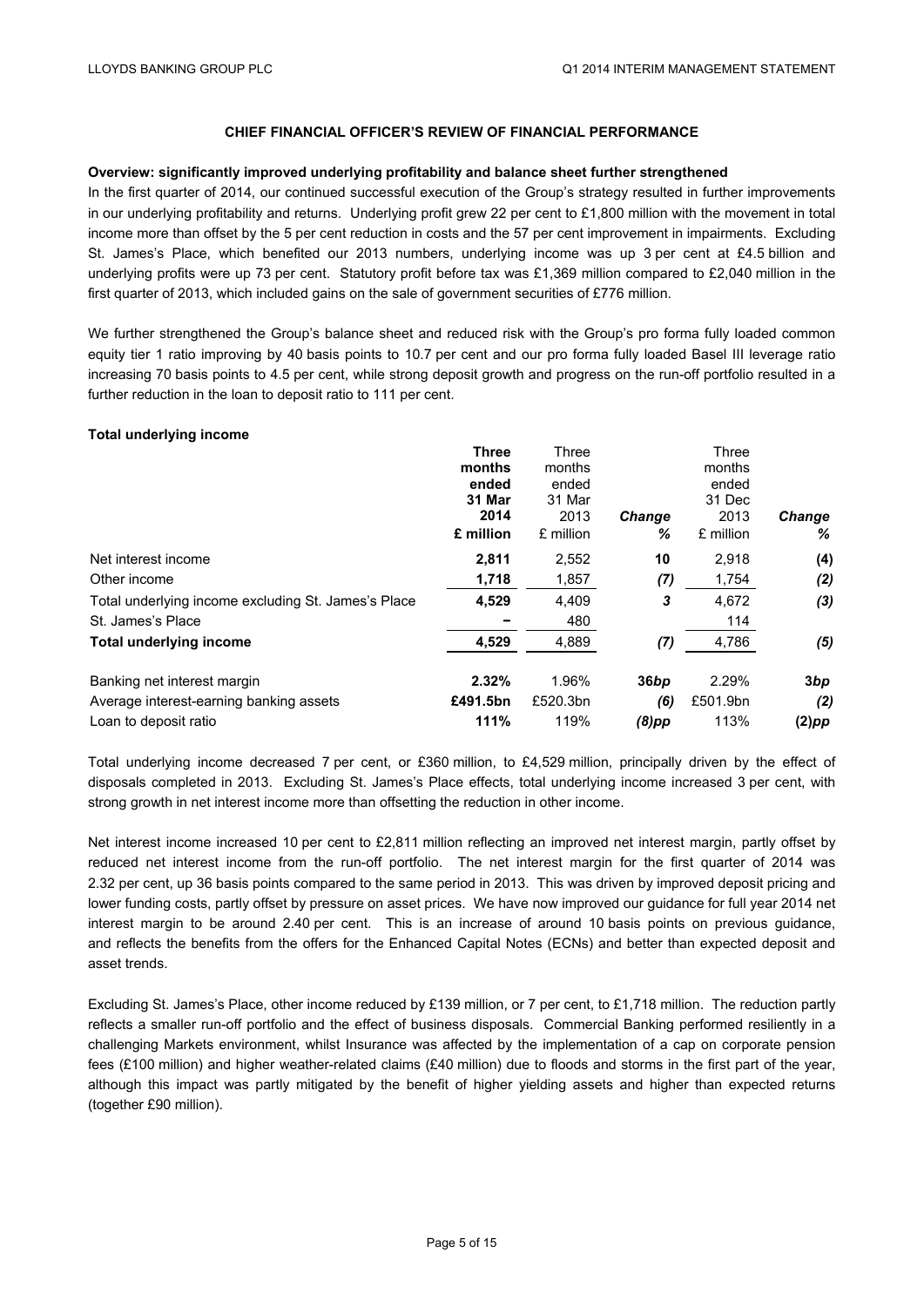#### **Total costs**

|                                                  | <b>Three</b> | Three     |               | Three     |            |
|--------------------------------------------------|--------------|-----------|---------------|-----------|------------|
|                                                  | months       | months    |               | months    |            |
|                                                  | ended        | ended     |               | ended     |            |
|                                                  | 31 Mar       | 31 Mar    |               | 31 Dec    |            |
|                                                  | 2014         | 2013      | <b>Change</b> | 2013      | Change     |
|                                                  | £ million    | £ million | ℅             | £ million | %          |
| Total costs                                      | 2,298        | 2,408     | 5             | 2.525     | 9          |
| Cost: income ratio (excluding St. James's Place) | 50.7%        | 53.6%     | $(2.9)$ pp    | 54.0%     | $(3.3)$ pp |
| Cost:income ratio                                | 50.7%        | 49.3%     | 1.4pp         | 52.8%     | $(2.1)$ pp |
| Simplification savings annual run-rate           | 1.584        | 1.007     | 57            | 1.457     | 9          |

Total costs fell 5 per cent compared to the same quarter last year, driven by savings from Simplification initiatives, disposals and the reduction in the run-off portfolio, partly offset by inflation and increased investment in the business. Costs excluding St. James's Place were down 3 per cent and the cost:income ratio excluding St. James's Place reduced 2.9 percentage points to 50.7 per cent. We continue to expect costs to reduce in 2014 to around £9.0 billion, excluding TSB running costs.

The Group has made good progress on Simplification with annual run-rate cost savings of £1,584 million achieved by 31 March 2014, and we remain on track to achieve our £2.0 billion target by the end of 2014.

| Impairment                                      |              |           |               |           |               |
|-------------------------------------------------|--------------|-----------|---------------|-----------|---------------|
|                                                 | <b>Three</b> | Three     |               | Three     |               |
|                                                 | months       | months    |               | months    |               |
|                                                 | ended        | ended     |               | ended     |               |
|                                                 | 31 Mar       | 31 Mar    |               | 31 Dec    |               |
|                                                 | 2014         | 2013      | <b>Change</b> | 2013      | <b>Change</b> |
|                                                 | £ million    | £ million | %             | £ million | %             |
| Total impairment charge                         | 431          | 1,002     | 57            | 521       | 17            |
| Asset quality ratio                             | 0.35%        | $0.80\%$  | (45)bp        | 0.40%     | (5)bp         |
| Group impaired loans as a % of closing advances | 5.7%         | $8.0\%$   | $(230)$ bp    | 6.3%      | (60)bp        |
| Group provisions as a % of impaired loans       | 51.1%        | 51.0%     | 10bp          | 50.1%     | 100bp         |

The impairment charge was 57 per cent lower with improved performance across all the main lending portfolios and in the run-off portfolio. The reduction reflects the Group's effective portfolio management, prudent credit risk appetite, the improving economic conditions and the continued low interest rate environment. The asset quality ratio (impairment charge as a percentage of average advances) was 35 basis points, reflecting these factors, provision releases and the reduction in the run-off portfolio. Given this strong performance, we have improved our guidance for the full year 2014 asset quality ratio to around 45 basis points, from 50 basis points previously.

Impaired loans as a percentage of closing advances reduced from 6.3 per cent at the end of December 2013 to 5.7 per cent at the end of March 2014 driven by reductions in the continuing and run-off portfolios. Provisions as a percentage of impaired loans increased from 50.1 per cent to 51.1 per cent.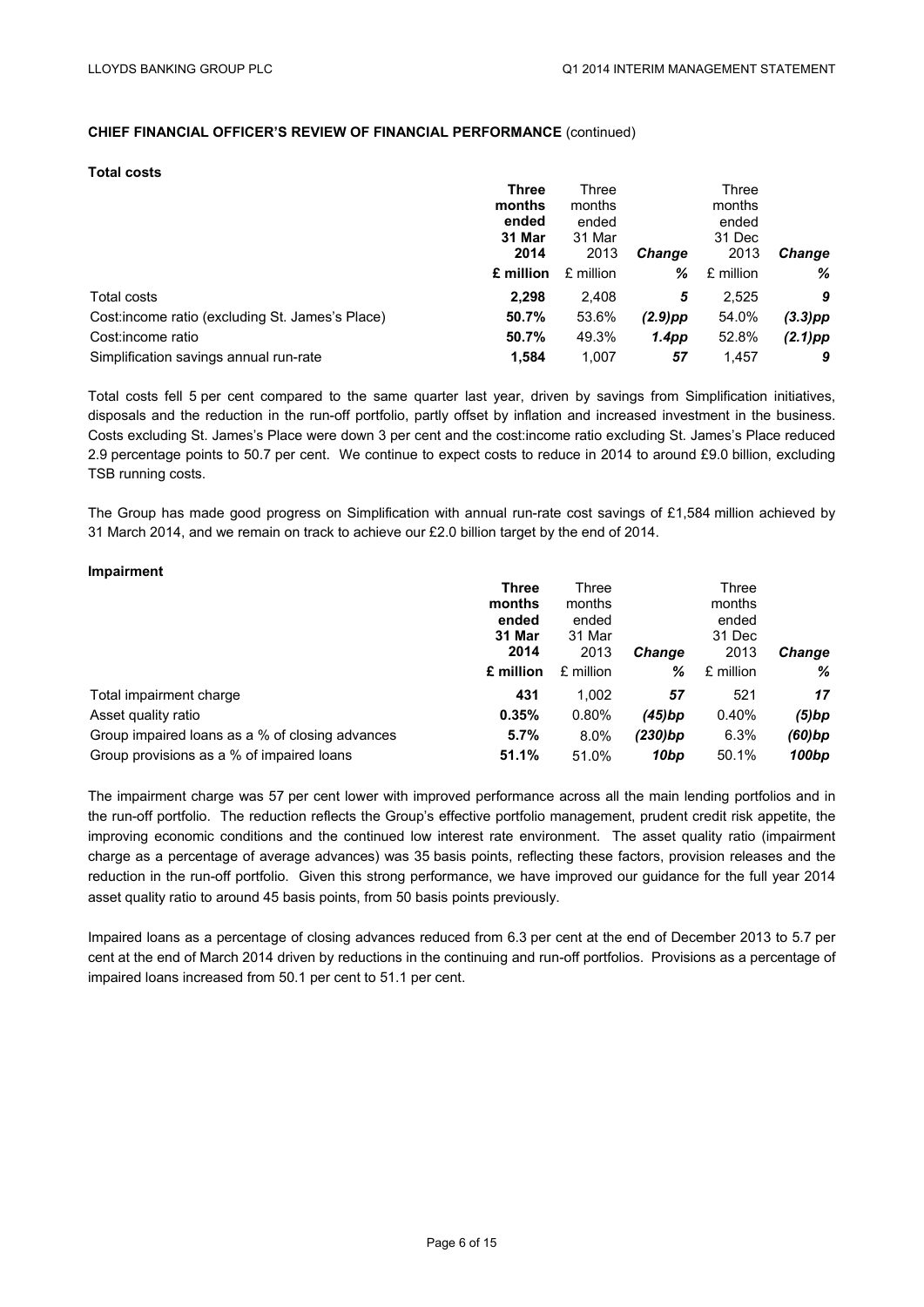#### **Statutory profit**

Statutory profit before tax was £1,369 million in the first quarter of 2014. Further detail on the reconciliation of underlying to statutory results is included on page 13.

|                                                       | <b>Three</b>    | Three           |        | Three           |                  |
|-------------------------------------------------------|-----------------|-----------------|--------|-----------------|------------------|
|                                                       | months          | months          |        | months          |                  |
|                                                       | ended<br>31 Mar | ended<br>31 Mar |        | ended<br>31 Dec |                  |
|                                                       | 2014            | 2013            | Change | 2013            | Change           |
|                                                       | £ million       | £ million       | %      | £ million       | ℅                |
| <b>Underlying profit</b>                              | 1,800           | 1,479           | 22     | 1,740           | 3                |
| Asset sales, liability management and volatile items: |                 |                 |        |                 |                  |
| Asset sales                                           | 126             | 47              |        | (50)            |                  |
| Sale of government securities                         |                 | 776             |        | 1               |                  |
| Liability management                                  |                 | (87)            |        | (45)            |                  |
| Own debt volatility                                   | 200             | (19)            |        | (54)            |                  |
| Other volatile items                                  | (2)             | (101)           |        | (214)           |                  |
| Volatility arising in insurance businesses            | (64)            | 462             |        | 31              |                  |
| Fair value unwind                                     | (140)           | (5)             |        | (137)           |                  |
|                                                       | 120             | 1,073           |        | (468)           |                  |
| Simplification and TSB costs:                         |                 |                 |        |                 |                  |
| Simplification costs                                  | (294)           | (214)           |        | (222)           |                  |
| <b>TSB costs</b>                                      | (172)           | (195)           |        | (101)           |                  |
|                                                       | (466)           | (409)           |        | (323)           |                  |
| Legacy items:                                         |                 |                 |        |                 |                  |
| Payment Protection Insurance provision                |                 |                 |        | (1,800)         |                  |
| Other regulatory provisions                           |                 |                 |        | (330)           |                  |
|                                                       |                 |                 |        | (2, 130)        |                  |
| Other items:                                          |                 |                 |        |                 |                  |
| Amortisation of purchased intangibles                 | (85)            | (103)           |        | (98)            |                  |
|                                                       | (85)            | (103)           |        | (98)            |                  |
| Profit (loss) before tax - statutory                  | 1,369           | 2,040           | (33)   | (1, 279)        |                  |
| Taxation                                              | (207)           | (500)           |        | 197             |                  |
| Profit (loss) for the period                          | 1,162           | 1,540           | (25)   | (1,082)         |                  |
| Earnings (loss) per share                             | 1.6p            | 2.2p            | (0.6)p | (1.5)p          | 3.1 <sub>p</sub> |
|                                                       |                 |                 |        |                 |                  |

#### **Asset sales, liability management and volatile items**

The net gain from asset sales in the first quarter included £105 million on completion of the sale of Scottish Widows Investment Partnership. Positive own debt volatility of £200 million largely reflected changes in the value of the ECN embedded derivative, and negative insurance volatility of £64 million primarily reflected lower returns from equities compared to long-term expectations.

#### **Simplification and TSB costs**

Simplification programme costs in the first quarter were £294 million, with £1,985 million spent in total on the programme at the end of the quarter. The Group continues to progress the European Commission (EC) mandated business disposal of TSB, with an Initial Public Offering (IPO) of the business planned for the summer of this year, subject to regulatory approval and market conditions. TSB costs in the first quarter totalled £172 million and included build and dual running costs. From inception to the end of March 2014, costs have totalled £1,640 million.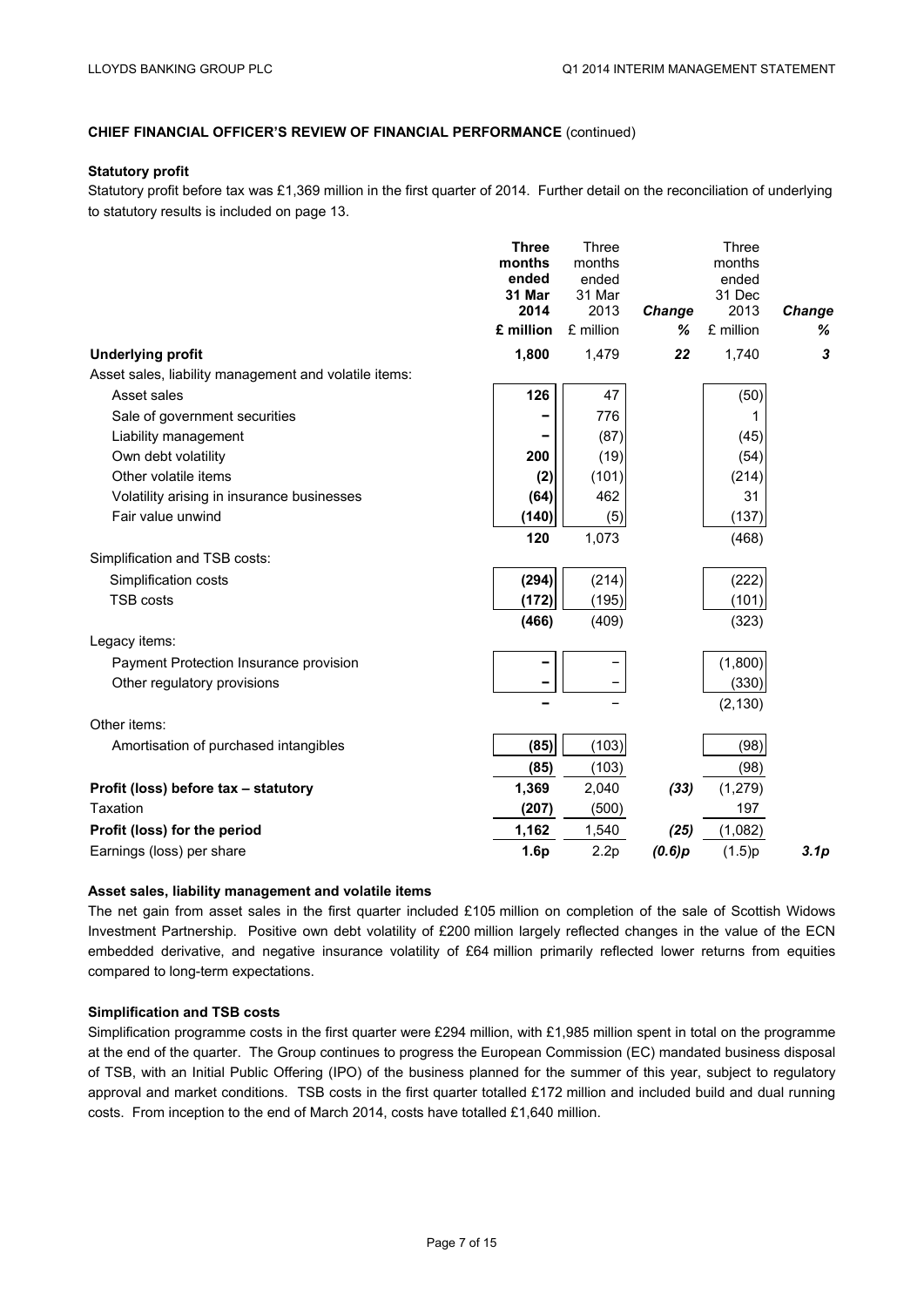#### **Payment Protection Insurance**

No further provision was taken in the first quarter of 2014. Average monthly complaint volumes (excluding complaints where no PPI was held) were approximately 42,000 in the first quarter of 2014, which is marginally above the fourth quarter of 2013 and our projections. The impact of the higher level of complaints has been broadly offset by lower than anticipated uphold rate and average redress costs, leaving total costs in line with our expectations. Total costs incurred in the quarter were £526 million, including £159 million of administration costs. At 31 March 2014, £2,281 million of the total provision of £9,825 million remained unutilised.

#### **Taxation**

The tax charge for the quarter was £207 million, reflecting a lower effective tax rate than the UK corporation tax rate as a result of tax exempt gains on sales of businesses.

#### **Capital ratios and risk-weighted assets**

| At       | At       |               |  |
|----------|----------|---------------|--|
| 31 Mar   | 31 Dec   | <b>Change</b> |  |
| 2014     | 2013     | ℅             |  |
| 10.7%    | 10.3%    | $0.4$ pp      |  |
| 19.5%    | 18.8%    | $0.7$ pp      |  |
| 4.5%     | 3.8%     | $0.7$ pp      |  |
| 4.1%     | $3.4\%$  | $0.7$ pp      |  |
| 10.8%    | 10.0%    | $0.8$ pp      |  |
| £267.2bn | £272.1bn | (2)           |  |
| £40.6bn  | £39.0bn  | 4             |  |
|          |          |               |  |

 $1$  31 March 2014 pro forma ratios include the impact of AT1 issuance, pension curtailment and an additional dividend from Insurance, following the completed sale of Heidelberger Leben in March 2014. 31 December 2013 pro forma ratios included the benefit of the sales of Heidelberger Leben, Scottish Widows Investment Partnership and our 50 per cent stake in Sainsbury's Bank.

 $2$  31 December 2013 comparatives have been restated to reflect the impact of CRD IV rules as at 1 January 2014.

3 Estimated in accordance with January 2014 revised Basel III leverage ratio framework.

The Group continued to strengthen its capital position, with the pro forma fully loaded common equity tier 1 ratio increasing to 10.7 per cent, driven by underlying earnings, further dividends from the Insurance business and a continued reduction in risk-weighted assets. The Group's pro forma total capital position remains strong at 19.5 per cent and the offers for the ECNs have also substantially improved the quality of our overall capital position.

Risk-weighted assets have reduced in the period primarily due to disposals and external economic factors.

Shareholders' equity has increased as a result of retained profits and net positive reserve movements principally on the cash flow hedge reserves, partly offset by an increase in the net pension deficit.

The Group's pro forma fully loaded leverage ratio increased to 4.5 per cent, from 3.8 per cent at 31 December 2013 on a Basel III basis and to 4.1 per cent from 3.4 per cent on a CRD IV basis. Both of these ratios exceed the Basel Committee's proposed minimum of 3 per cent applicable from 2018.

Transitional capital ratios are shown in Appendix 4 of this release.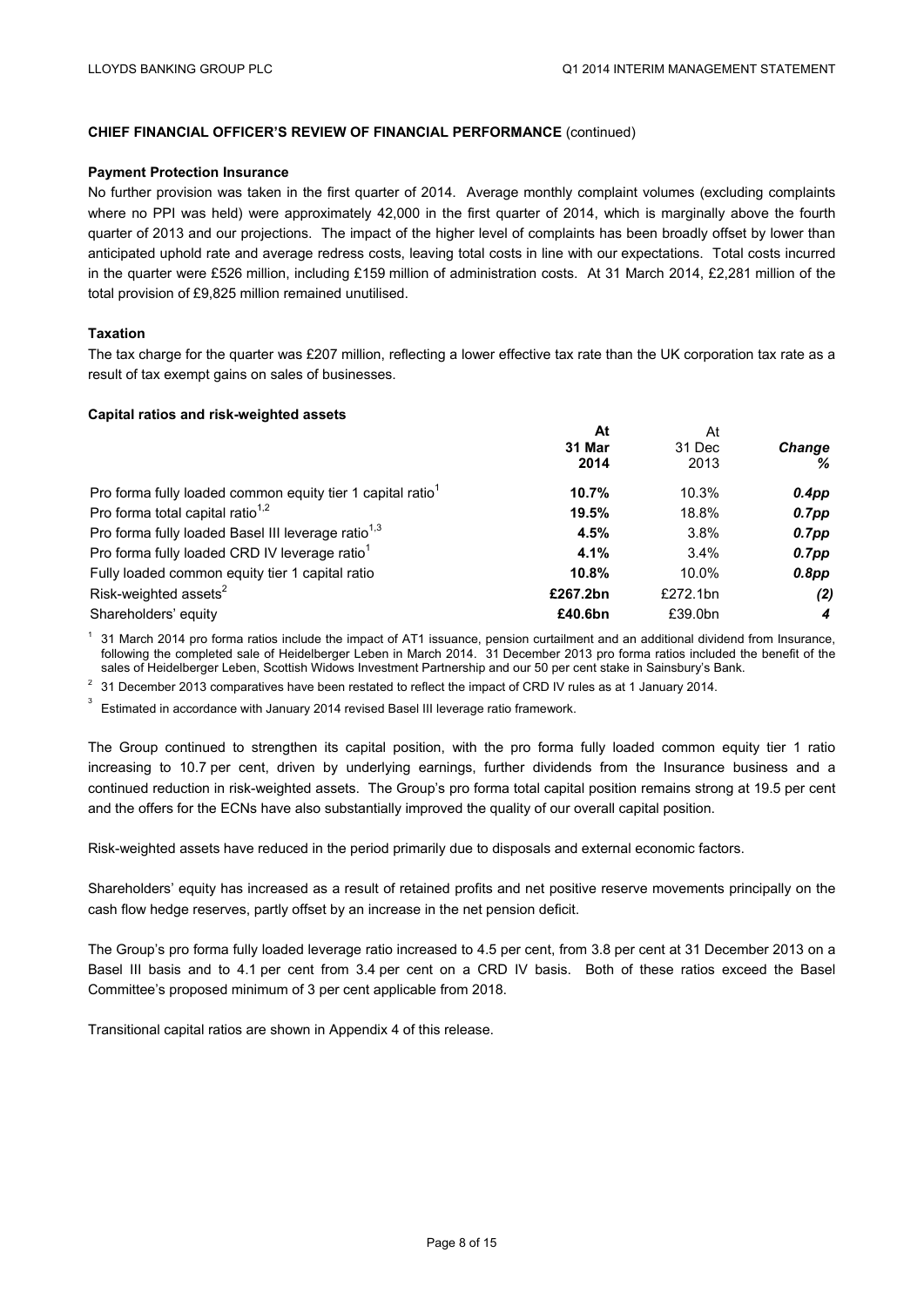#### **ECN exchange offers**

As a result of the offers launched in the first quarter and completed in April, the Group has met the medium-term Additional Tier 1 requirement under the new capital framework established under CRD IV. Under the combined offers, the Group repurchased the equivalent of £5 billion (nominal) of ECNs and issued £5.35 billion of new AT1 securities.

In addition to delivering the Group's medium-term AT1 requirement, the combined offers also increased the Group's pro forma leverage ratios by approximately 50 basis points, improved the Group's rating agency metrics, and are expected to benefit the Group's net interest margin in 2014 by approximately 7 basis points. Coupon payments on the new AT1 securities will be accounted for as distributions from reserves.

The exchanges will result in an accounting charge of approximately £1.3 billion in the second quarter. This, taken together with the £0.2 billion positive volatility attributable to the ECN equity conversion derivative recognised in the first quarter, will result in a net charge of approximately £1.1 billion. The accounting charge has reduced the Group's first quarter pro forma fully loaded CET1 capital ratio by approximately 50 basis points.

#### **Changes to the Group's Defined Benefit pension schemes**

As a result of the announced changes to the Group's Defined Benefit pension schemes and other actions, the Group expects to recognise a gain of approximately £0.7 billion, to be reported outside of the Group's underlying results in the second quarter. These changes are also expected to result in a reduced level of volatility in the value of the Group's Defined Benefit pension schemes in the future. The gain from these changes will benefit the Group's fully loaded CET1 capital ratio by approximately £0.7 billion or 24 basis points, and this benefit is included in the Group's pro forma capital ratios.

#### **Funding and liquidity**

|                                                                  | At     | At     |               |
|------------------------------------------------------------------|--------|--------|---------------|
|                                                                  | 31 Mar | 31 Dec | <b>Change</b> |
|                                                                  | 2014   | 2013   | ℅             |
|                                                                  | £bn    | £bn    |               |
| Loans and advances to customers <sup>1</sup>                     | 490.6  | 495.2  | (1)           |
| Loans and advances to customers (excluding run-off) <sup>1</sup> | 465.5  | 467.5  |               |
| Run-off assets                                                   | 29.7   | 33.3   | (11)          |
| Non-retail run-off assets                                        | 22.0   | 25.0   | (12)          |
| Funded assets                                                    | 504.0  | 510.2  | (1)           |
| Customer deposits <sup>2</sup>                                   | 443.6  | 438.3  |               |
| Wholesale funding                                                | 130.0  | 137.6  | (6)           |
| Wholesale funding <1 year maturity                               | 42.0   | 44.2   | (5)           |
| Of which money-market funding <1 year maturity <sup>3</sup>      | 18.8   | 21.3   | (12)          |
| Loan to deposit ratio                                            | 111%   | 113%   | $(2)$ pp      |
| Primary liquid assets                                            | 98.9   | 89.3   | 11            |
| On balance sheet LCR eligible liquid assets                      | 95.0   | 88.9   |               |
|                                                                  |        |        |               |

<sup>1</sup> Excludes reverse repos of £nil (31 December 2013: £0.1 billion).

<sup>2</sup> Excludes repos of £2.9 billion (31 December 2013: £3.0 billion).<br><sup>3</sup> Excludes balances relating to margins of £2.4 billion (31 December 2013: £2.3 billion) and settlement accounts of £1.2 billion (31 December 2013: £1.3 billion).

Loans and advances were 1 per cent lower at £490.6 billion with growth in our key customer segments more than offset by the reduction in the run-off portfolio and repayments in Global Corporates.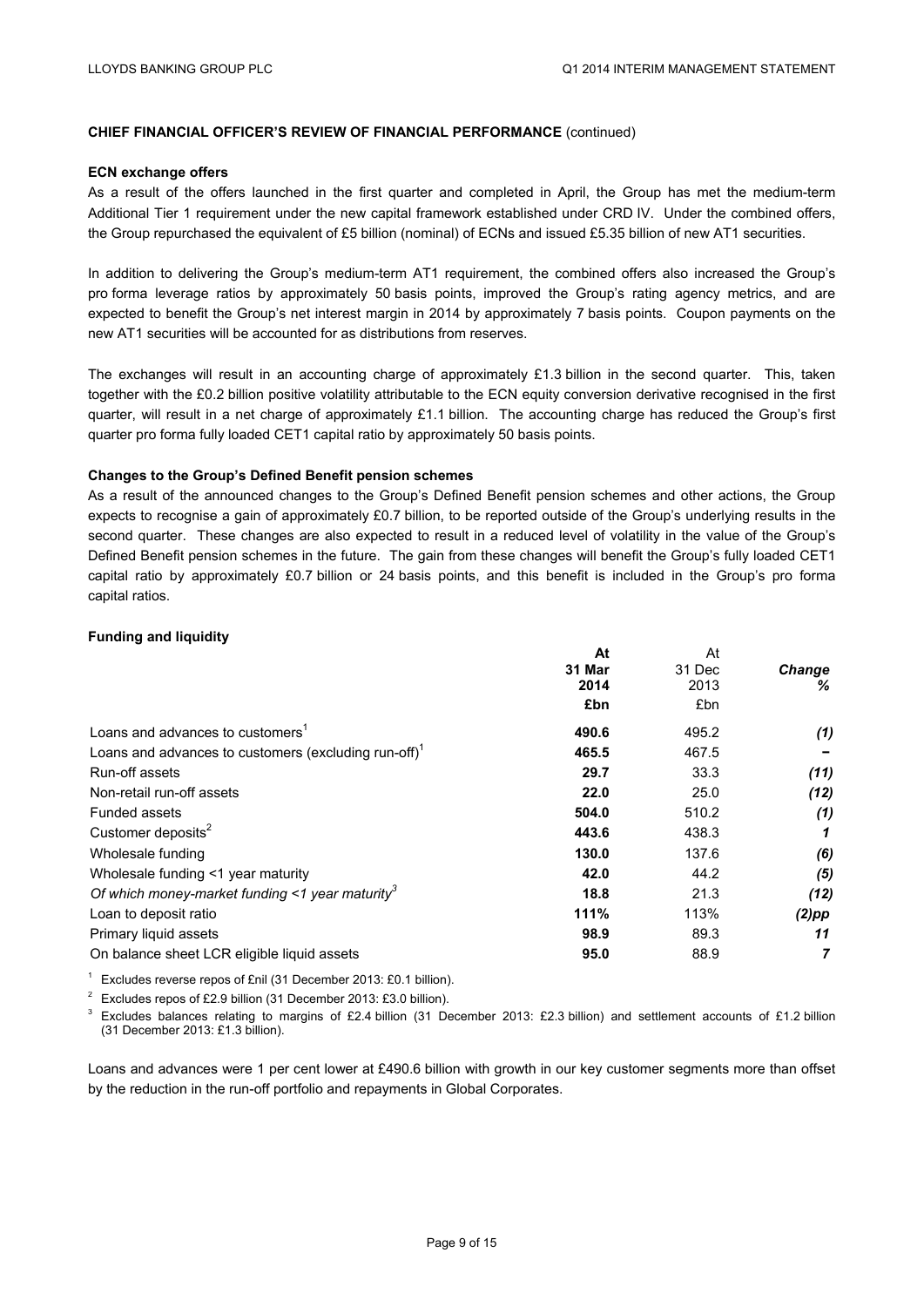SME lending in the first quarter grew by £0.4 billion to £27.6 billion, growing 5 per cent year-on-year against a market which contracted 3 per cent. Mortgage lending increased by £0.1 billion, with a £0.8 billion increase in the first quarter in books open to new business being partly offset by a reduction of £0.7 billion in specialist books. Year-on-year growth in books open to new business was 2 per cent. Gross new mortgage lending was £9.8 billion. UK Asset Finance loans and advances increased 16 per cent reflecting strong growth in both the underlying business and also in the new Jaguar Land Rover book following the deal announced this year.

Run-off assets were £29.7 billion at the end of March 2014, down 11 per cent, or £3.6 billion, since the end of December 2013. This reduction was primarily within the higher risk non-retail element of the portfolio, which now stands at £22 billion, and is expected to reduce to around £15 billion by the end of 2014.

Customer deposits grew by 1 per cent to £443.6 billion, with good growth in relationship deposits partly offset by a reduction in tactical brands. The reduction in loans and advances and increased deposits resulted in an improvement of two percentage points in the loan to deposit ratio to 111 per cent. These movements also enabled a reduction in the level of wholesale funding of a further £7.6 billion in the quarter, to £130.0 billion, with 68 per cent of the Group's wholesale funding having a maturity of greater than one year.

The Group's liquidity position remains strong, with primary liquid assets of £98.9 billion (31 December 2013: £89.3 billion). Primary liquid assets represent approximately 5.3 times our money-market funding with a maturity of less than one year, and are approximately 2.4 times our short-term wholesale funding, providing a substantial buffer in the event of market dislocation. In addition to primary liquid assets, the Group has significant secondary liquidity holdings of £109.1 billion (31 December 2013: £105.4 billion). Total liquid assets represent approximately 5.0 times our short-term wholesale funding.

#### **Conclusion**

The Group delivered strong underlying and statutory profit in the first quarter, with growth in net interest income and net interest margin, and further reductions in costs and impairments, partly offset by a challenging other income environment and the effect of disposals. The continued progress in reducing balance sheet risk and in strengthening of the Group's capital and leverage ratios supports the Group in becoming a low risk bank with a strong and sustainable earnings outlook, well positioned to support the UK economic recovery. Accordingly, we continue to expect to apply to the PRA in the second half to restart dividend payments.

George Culmer *Chief Financial Officer*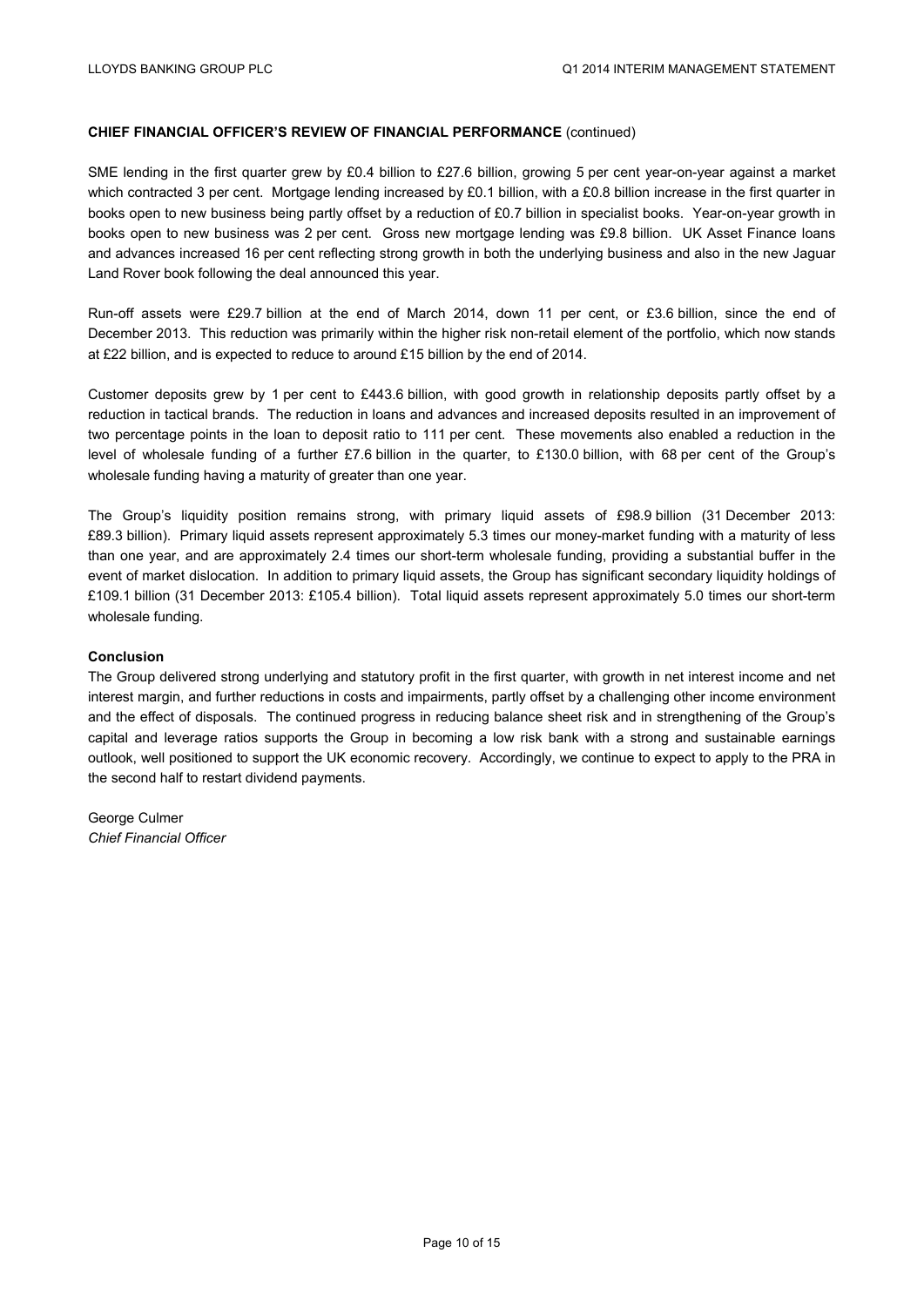### **STATUTORY CONSOLIDATED INCOME STATEMENT (UNAUDITED)**

|                                                  | <b>Three</b>   | Three          |
|--------------------------------------------------|----------------|----------------|
|                                                  | months         | months         |
|                                                  | ended          | ended          |
|                                                  | 31 Mar<br>2014 | 31 Mar<br>2013 |
|                                                  | £ million      | £ million      |
|                                                  |                |                |
| Interest and similar income                      | 4,922          | 5,383          |
| Interest and similar expense                     | (2, 204)       | (4,926)        |
| Net interest income                              | 2,718          | 457            |
| Fee and commission income                        | 939            | 1,158          |
| Fee and commission expense                       | (293)          | (405)          |
| Net fee and commission income                    | 646            | 753            |
| Net trading income                               | 1,698          | 12,893         |
| Insurance premium income                         | 1,996          | 2,105          |
| Other operating income                           | 506            | 1,858          |
| Other income                                     | 4,846          | 17,609         |
| <b>Total income</b>                              | 7,564          | 18,066         |
| Insurance claims                                 | (2, 935)       | (12, 167)      |
| Total income, net of insurance claims            | 4,629          | 5,899          |
| Regulatory provisions                            |                |                |
| Other operating expenses                         | (2,910)        | (3,000)        |
| <b>Total operating expenses</b>                  | (2,910)        | (3,000)        |
| <b>Trading surplus</b>                           | 1,719          | 2,899          |
| Impairment                                       | (350)          | (859)          |
| <b>Profit before tax</b>                         | 1,369          | 2,040          |
| Taxation                                         | (207)          | (500)          |
| Profit for the period                            | 1,162          | 1,540          |
| Profit attributable to non-controlling interests | 14             | 15             |
| Profit attributable to equity shareholders       | 1,148          | 1,525          |
| Profit for the period                            | 1,162          | 1,540          |
| Basic earnings per share                         | 1.6p           | 2.2p           |
| Diluted earnings per share                       | 1.6p           | 2.2p           |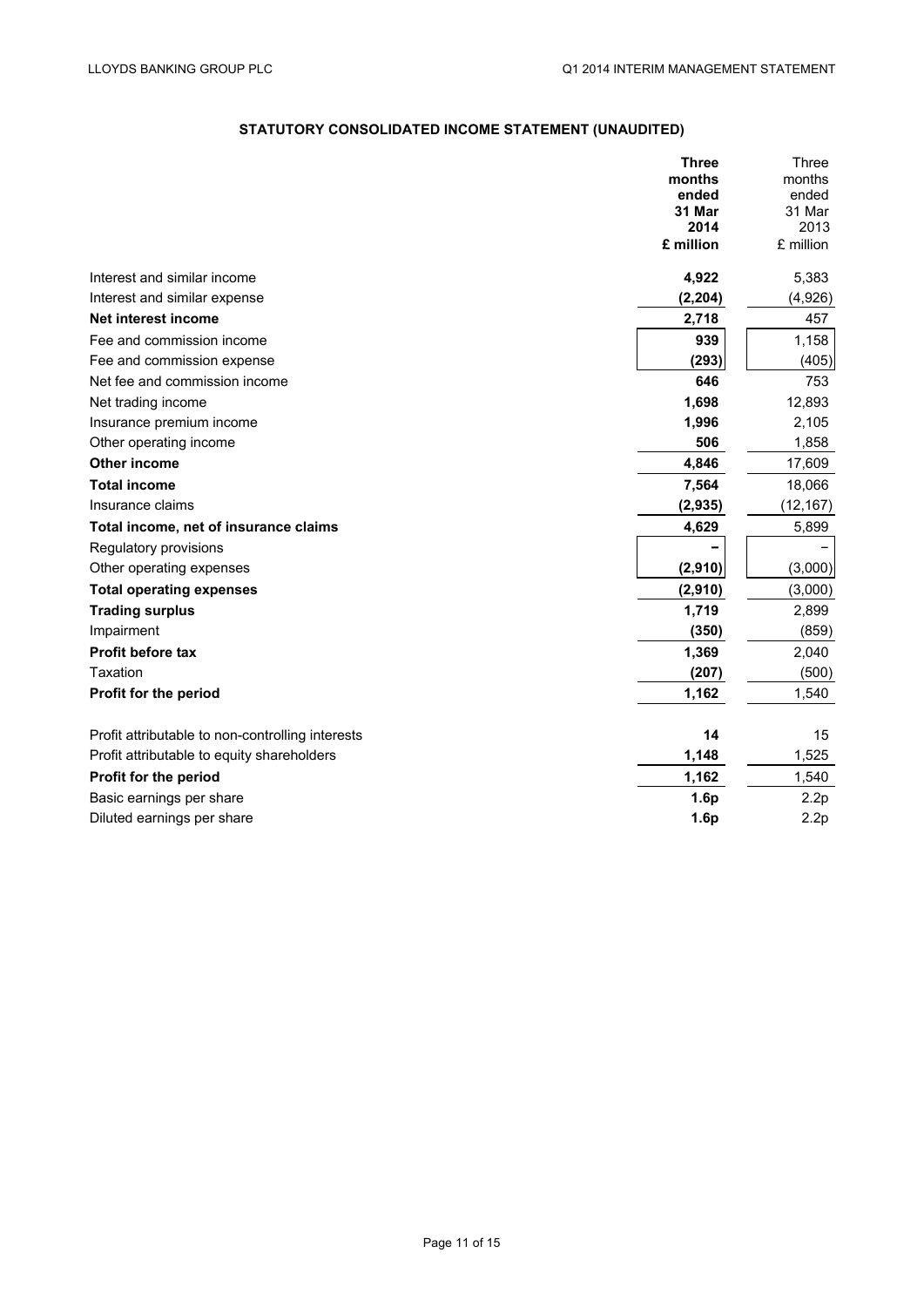#### **SUMMARY CONSOLIDATED BALANCE SHEET (UNAUDITED)**

|                                                                              | At        | At        |
|------------------------------------------------------------------------------|-----------|-----------|
|                                                                              | 31 Mar    | 31 Dec    |
|                                                                              | 2014      | 2013      |
|                                                                              | £ million | £ million |
| <b>Assets</b>                                                                |           |           |
| Cash and balances at central banks                                           | 51,946    | 49,915    |
| Trading and other financial assets at fair value through profit or loss      | 146,272   | 142,683   |
| Derivative financial instruments                                             | 29,890    | 33,125    |
| Loans and receivables:                                                       |           |           |
| Loans and advances to banks                                                  | 19,603    | 25,365    |
| Loans and advances to customers                                              | 490,583   | 495,281   |
| Debt securities                                                              | 1,190     | 1,355     |
|                                                                              | 511,376   | 522,001   |
| Available-for-sale financial assets                                          | 46,048    | 43,976    |
| Other assets                                                                 | 56,878    | 55,330    |
| <b>Total assets</b>                                                          | 842,410   | 847,030   |
| <b>Liabilities</b>                                                           |           |           |
| Deposits from banks                                                          | 11,916    | 13,982    |
| Customer deposits                                                            | 446,531   | 441,311   |
| Trading and other financial liabilities at fair value through profit or loss | 50,642    | 43,625    |
| Derivative financial instruments                                             | 26,530    | 30,464    |
| Debt securities in issue                                                     | 81,723    | 87,102    |
| Liabilities arising from insurance and investment contracts                  | 111,065   | 110,758   |
| Subordinated liabilities                                                     | 31,814    | 32,312    |
| <b>Other liabilities</b>                                                     | 41,225    | 48,140    |
| <b>Total liabilities</b>                                                     | 801,446   | 807,694   |
| Shareholders' equity                                                         | 40,611    | 38,989    |
| Non-controlling interests                                                    | 353       | 347       |
|                                                                              |           |           |
| <b>Total equity and liabilities</b>                                          | 842,410   | 847,030   |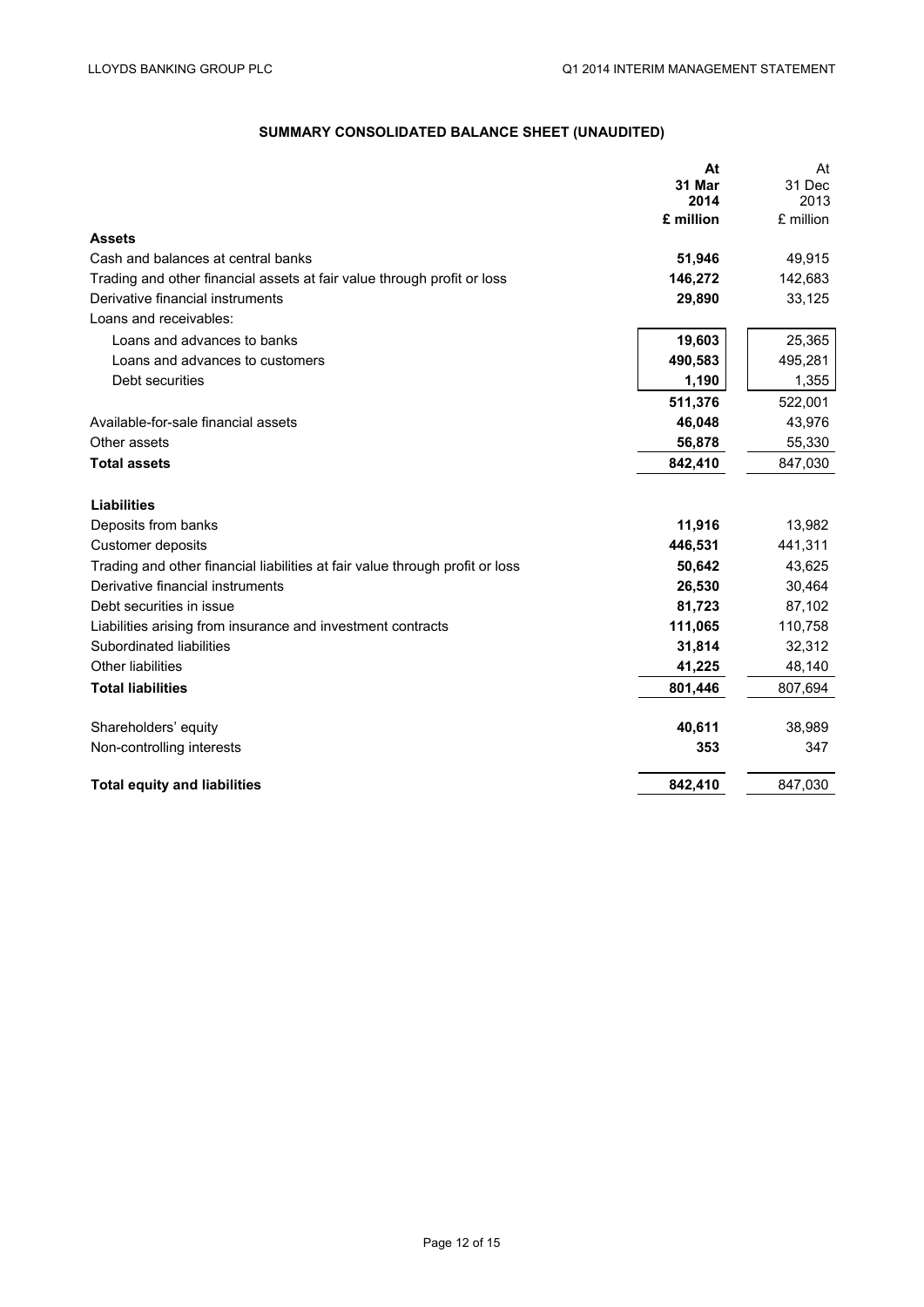#### **APPENDIX 1**

#### **RECONCILIATION BETWEEN STATUTORY AND UNDERLYING BASIS RESULTS**

The tables below set out a reconciliation from the statutory results to the underlying basis results, the principles of which are set out on the inside front cover.

|                                |                                                      | <b>Removal of:</b>                                     |                                                                  |                                    |                                   |                                  |
|--------------------------------|------------------------------------------------------|--------------------------------------------------------|------------------------------------------------------------------|------------------------------------|-----------------------------------|----------------------------------|
| 31 March 2014                  | Lloyds<br><b>Banking</b><br>Group<br>statutory<br>£m | <b>Acquisition</b><br>related and<br>other items<br>£m | <b>Volatility</b><br>arising in<br>insurance<br>businesses<br>£m | <b>Insurance</b><br>gross up<br>£m | <b>Fair value</b><br>unwind<br>£m | <b>Underlying</b><br>basis<br>£m |
| Net interest income            | 2.718                                                | 6                                                      |                                                                  | (62)                               | 149                               | 2,811                            |
| Other income, net of insurance |                                                      |                                                        |                                                                  |                                    |                                   |                                  |
| claims                         | 1,911                                                | (328)                                                  | 64                                                               | 32                                 | 39                                | 1,718                            |
| <b>Total underlying income</b> | 4.629                                                | (322)                                                  | 64                                                               | (30)                               | 188                               | 4,529                            |
| Operating expenses             | (2,910)                                              | 572                                                    |                                                                  | 30                                 | 10                                | (2, 298)                         |
| Impairment                     | (350)                                                | (23)                                                   |                                                                  |                                    | (58)                              | (431)                            |
| <b>Profit</b>                  | 1,369                                                | 227                                                    | 64                                                               |                                    | 140                               | 1,800                            |

|                                | Removal of:                                          |                                                              |                                                           |                             |                            |                           |
|--------------------------------|------------------------------------------------------|--------------------------------------------------------------|-----------------------------------------------------------|-----------------------------|----------------------------|---------------------------|
| 31 March 2013                  | Lloyds<br><b>Banking</b><br>Group<br>statutory<br>£m | Acquisition<br>related and<br>other items <sup>2</sup><br>£m | Volatility<br>arising in<br>insurance<br>businesses<br>£m | Insurance<br>gross up<br>£m | Fair value<br>unwind<br>£m | Underlying<br>basis<br>£m |
| Net interest income            | 457                                                  | (39)                                                         |                                                           | 1,975                       | 160                        | 2,553                     |
| Other income, net of insurance |                                                      |                                                              |                                                           |                             |                            |                           |
| claims                         | 5,442                                                | (598)                                                        | (462)                                                     | (2,034)                     | (12)                       | 2,336                     |
| Total underlying income        | 5,899                                                | (637)                                                        | (462)                                                     | (59)                        | 148                        | 4,889                     |
| Operating expenses             | (3,000)                                              | 512                                                          |                                                           | 59                          | 21                         | (2,408)                   |
| Impairment                     | (859)                                                | 21                                                           |                                                           |                             | (164)                      | (1,002)                   |
| Profit (loss)                  | 2,040                                                | (104)                                                        | (462)                                                     |                             | 5                          | 1,479                     |

<sup>1</sup> Comprises the effects of asset sales (gain of £126 million), volatile items (gain of £198 million), Simplification costs related to severance, IT and business costs of implementation (£294 million), EC mandated retail business disposal costs (£172 million) and the amortisation of purchased intangibles (£85 million).

<sup>2</sup> Comprises the effects of asset sales (gain of £823 million), volatile items (loss of £120 million), liability management (loss of £87 million), Simplification costs (£214 million), EC mandated retail business disposal costs (£195 million) and the amortisation of purchased intangibles (£103 million).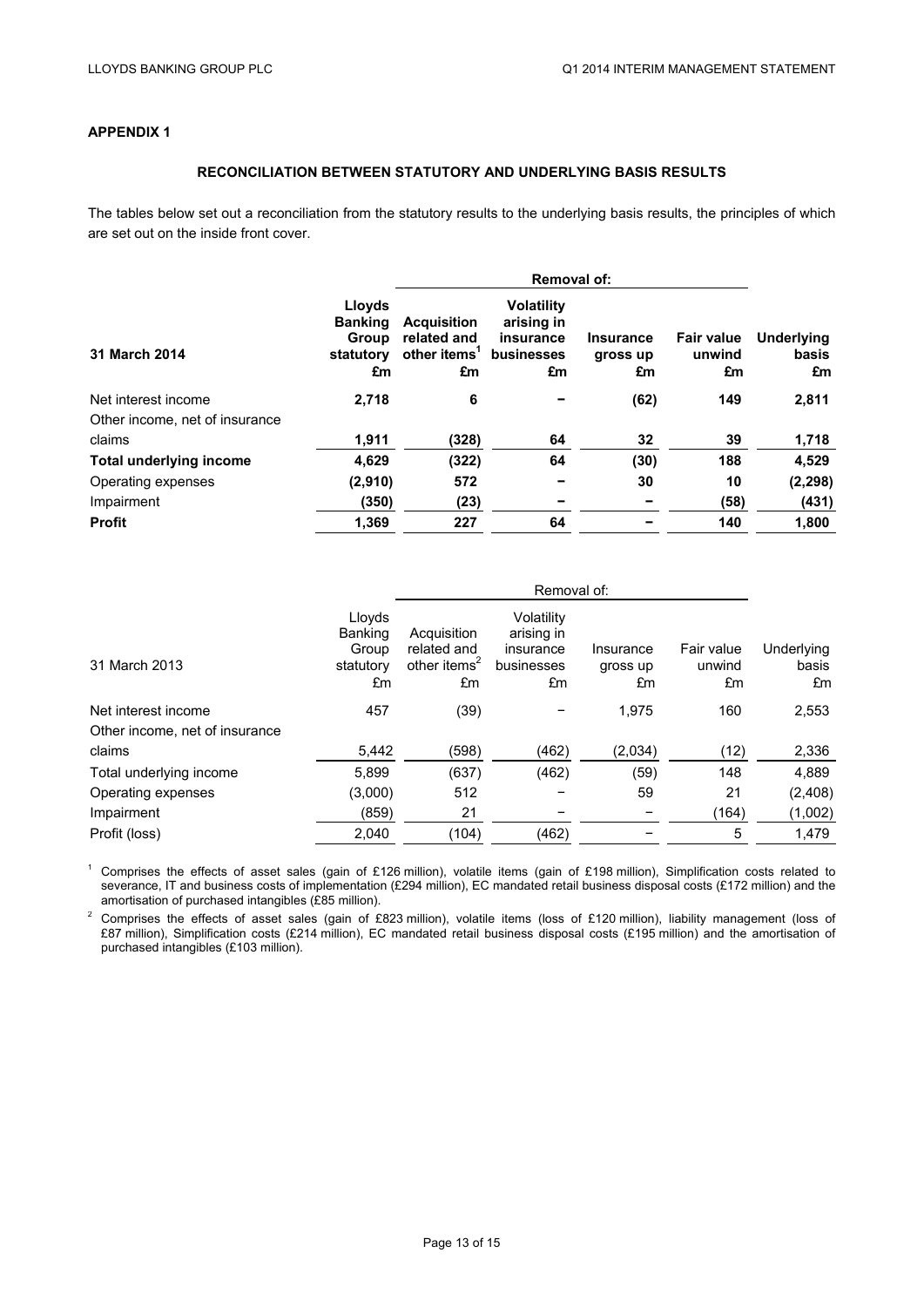#### **APPENDIX 2**

#### **QUARTERLY UNDERLYING BASIS INFORMATION**

| Group                             | Quarter<br>ended<br>31 Mar<br>2014<br>£ million | Quarter<br>ended<br>31 Dec<br>2013<br>£ million | Quarter<br>ended<br>30 Sept<br>2013<br>£ million | Quarter<br>ended<br>30 June<br>2013<br>£ million | Quarter<br>ended<br>31 Mar<br>2013<br>£ million |
|-----------------------------------|-------------------------------------------------|-------------------------------------------------|--------------------------------------------------|--------------------------------------------------|-------------------------------------------------|
| Net interest income               | 2,811                                           | 2,918                                           | 2,761                                            | 2,653                                            | 2,553                                           |
| Other income                      | 1,718                                           | 1,868                                           | 1,794                                            | 1,922                                            | 2,336                                           |
| <b>Total underlying income</b>    | 4,529                                           | 4,786                                           | 4,555                                            | 4,575                                            | 4,889                                           |
| Total underlying income excl. SJP | 4,529                                           | 4,672                                           | 4,537                                            | 4,525                                            | 4,409                                           |
| Total costs                       | (2, 298)                                        | (2,525)                                         | (2,361)                                          | (2, 341)                                         | (2,408)                                         |
| Impairment                        | (431)                                           | (521)                                           | (670)                                            | (811)                                            | (1,002)                                         |
| <b>Underlying profit</b>          | 1,800                                           | 1,740                                           | 1,524                                            | 1,423                                            | 1,479                                           |
| Banking net interest margin       | 2.32%                                           | 2.29%                                           | 2.17%                                            | 2.06%                                            | 1.96%                                           |
| Asset quality ratio               | 0.35%                                           | 0.40%                                           | 0.51%                                            | 0.57%                                            | 0.80%                                           |
| Return on risk-weighted assets    | 2.71%                                           | 2.55%                                           | 2.14%                                            | 1.93%                                            | 1.96%                                           |
| Cost: income ratio (excl. SJP)    | 50.7%                                           | 54.0%                                           | 52.0%                                            | 51.7%                                            | 53.6%                                           |
| Cost:income ratio                 | 50.7%                                           | 52.8%                                           | 51.8%                                            | 51.2%                                            | 49.3%                                           |

#### **APPENDIX 3**

#### **FINANCIALS ON RUN-OFF PORTFOLIO**

| <b>Run-off portfolio</b>          | Quarter<br>ended<br>31 Mar<br>2014<br>£ million |
|-----------------------------------|-------------------------------------------------|
| Net interest income               | (29)                                            |
| Other income                      | 128                                             |
| <b>Total underlying income</b>    | 99                                              |
| Total underlying income excl. SJP | 99                                              |
| <b>Total costs</b>                | (102)                                           |
| Impairment                        | (180)                                           |
| <b>Underlying loss</b>            | (183)                                           |
| <b>Total assets</b>               | 29.7                                            |
| Risk-weighted assets              | 29.4                                            |
|                                   |                                                 |

Loan to deposit ratio (Group excl. run-off) **106%** 

The run-off portfolio comprises non-retail assets and international retail books. The remainder of the previously reported non-core portfolio has been transferred into the Consumer Finance (Black Horse and Dutch mortgages book) and Retail (closed UK Specialist mortgage book) divisions.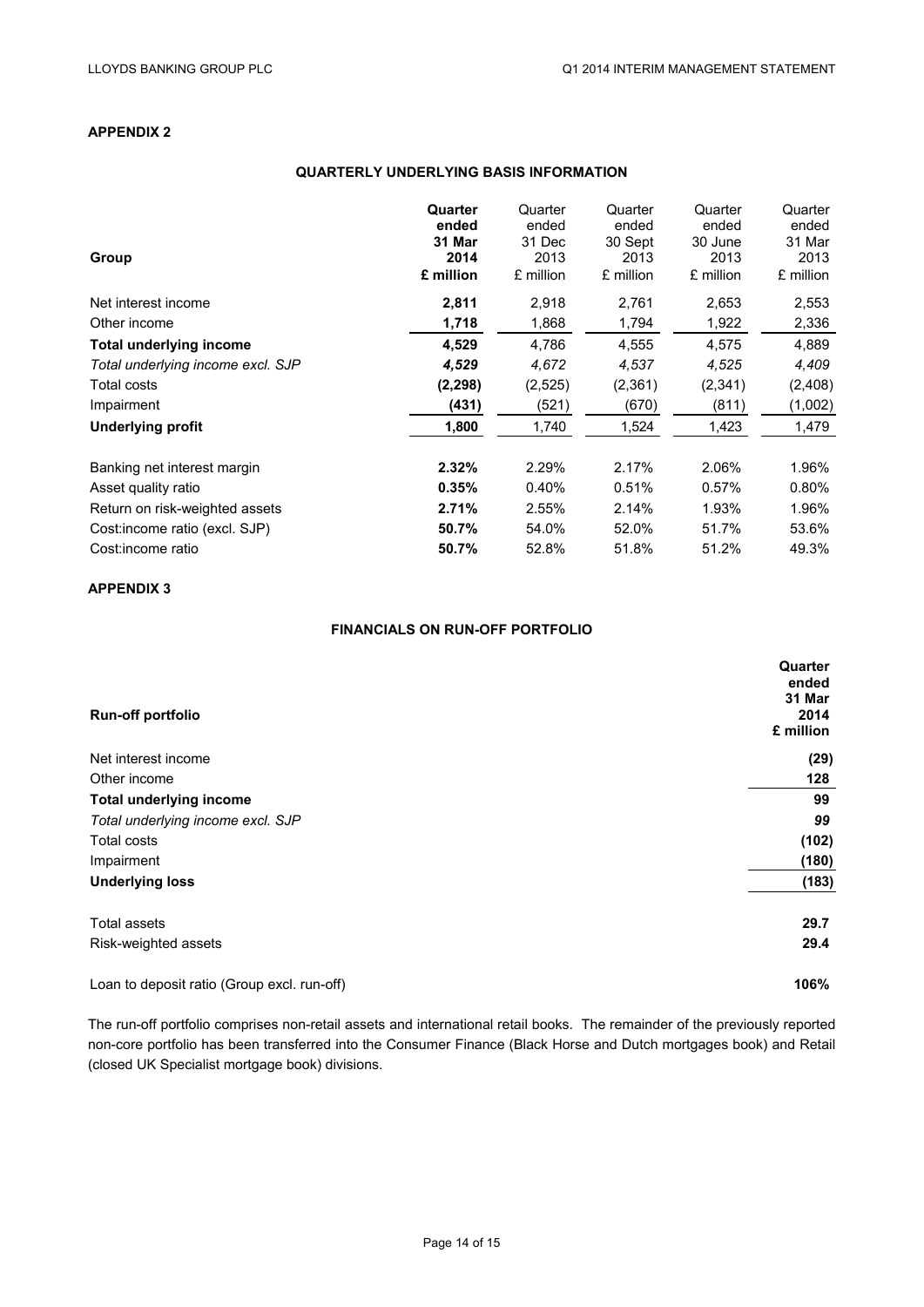#### **APPENDIX 4**

#### **TRANSITIONAL CAPITAL RATIOS**

|                                                             | At<br>31 Mar<br>2014 | At<br>31 Dec<br>2013 | <b>Change</b><br>℅ |
|-------------------------------------------------------------|----------------------|----------------------|--------------------|
|                                                             |                      |                      |                    |
|                                                             |                      |                      |                    |
| Common equity tier 1 capital ratio <sup>1</sup>             | 10.9%                | 10.1%                | $0.8$ pp           |
| Tier 1 capital ratio <sup>1</sup>                           | 12.3%                | 11.5%                | $0.8$ pp           |
| Total capital ratio <sup>1</sup>                            | 19.1%                | 18.5%                | $0.6$ pp           |
| Pro forma common equity tier 1 capital ratio <sup>1,2</sup> | 10.8%                | 10.3%                | $0.5$ pp           |
| Pro forma CRD IV leverage ratio <sup>1,2</sup>              | 4.6%                 | 4.0%                 | $0.6$ pp           |
| Pro forma Basel III leverage ratio <sup>2,3</sup>           | 5.1%                 | 4.4%                 | $0.7$ pp           |

<sup>1</sup> 31 December 2013 comparatives have been restated to reflect the impact of CRD IV rules as at 1 January 2014.

 $^2$  31 March 2014 pro forma ratios include the impact of AT1 issuance, pension curtailment and an additional dividend from Insurance, following the completed sale of Heidelberger Leben in March 2014. 31 December 2013 pro forma ratios included the benefit of the sales of Heidelberger Leben, Scottish Widows Investment Partnership and our 50 per cent stake in Sainsbury's Bank.

<sup>3</sup> Estimated in accordance with January 2014 revised Basel III leverage ratio framework.